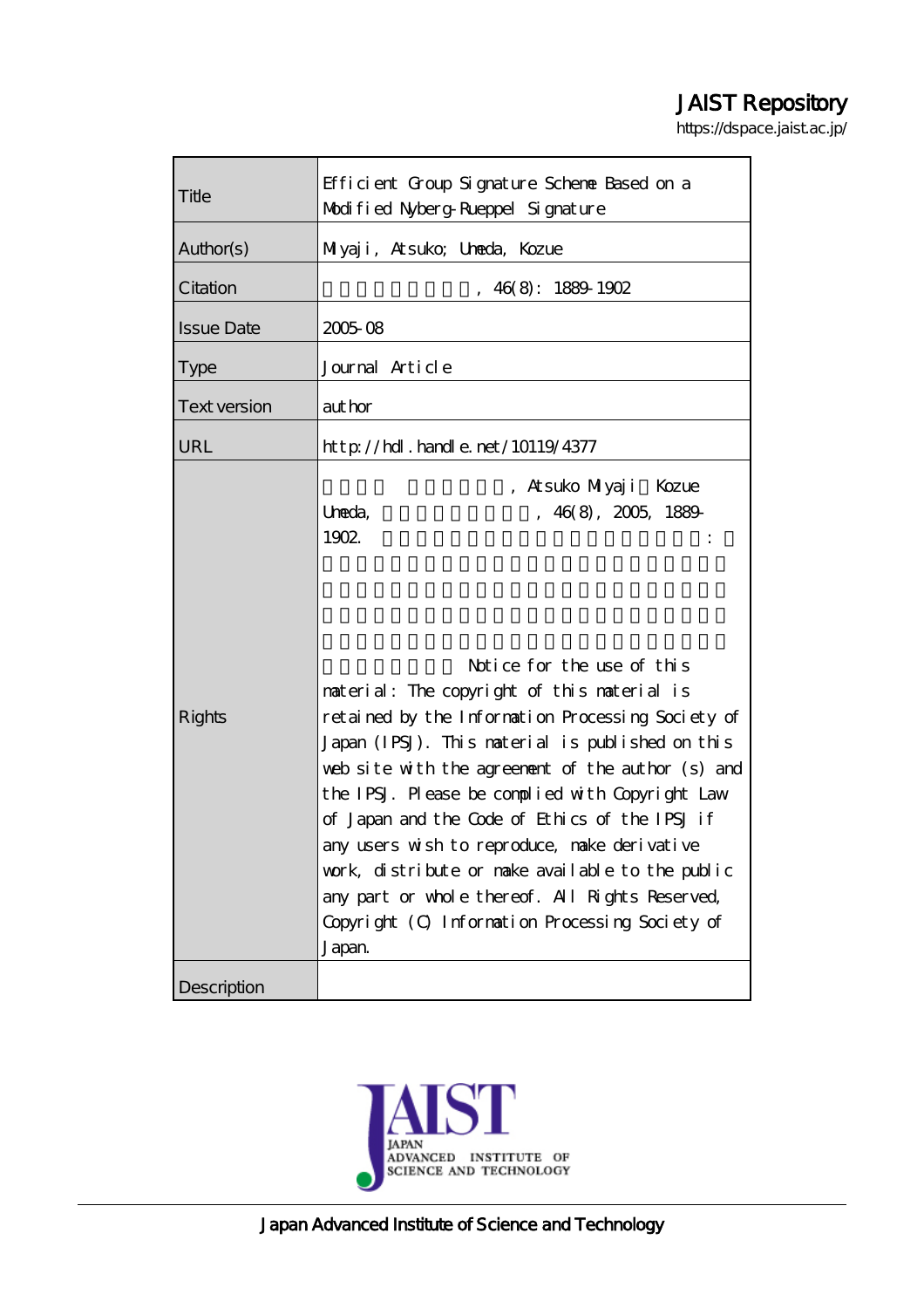Vol. 46 No. 8 IPSJ Journal Aug. 2005

Regular Paper

# Efficient Group Signature Scheme based on a Modified Nyberg-Rueppel Signature

ATSUKO MIYAJI † and KOZUE UMEDA<sup>†</sup>

The concept of group signature allows a group member to sign message anonymously on behalf of the group. In the event of a dispute, a designated entity can reveal the identity of a signer. Previous group signature schemes use an RSA signature based membership certificate and a signature based on a proof of knowledge(SPK) in order to prove the possession of a valid membership certificate. In these schemes, all of SPKs are generated over an unknown-order group, which requires more work and memory compared with a publicly-known-order group. In this paper, we present an efficient group signature scheme with a membership revocation function. Our membership certificate is based on a Nyberg-Rueppel signature(NR-signature) over a known-order group. We also reconstruct all SPKs that prove to have "valid" (nonrevoked) membership certificate. As a result, our scheme is more efficient than another group signature based on NR-signature.

## 1. Introduction

A group signature proposed by Chaum and van  $\text{Heyst}^{12}$ , allows a group member to sign messages anonymously on behalf of the group. A group signature has a feature of tracing, that is, the identity of a signer can be revealed by a designated entity in case of dispute. A group signature consists of three entities: group members, a group manager, and an escrow manager. The group manager is responsible for the system setup, registration and revocation of group members. The escrow manager has an ability of revealing the anonymity of signatures with the help of a group manager.

A group signature consists of six functions, setup, registration of a user, revocation of a group member, signature generation, verification, and tracing, which satisfy the following features:

- Unforgeability : Only group members are able to generate a signature on a message;
- Exculpability : Even if the group manager, the escrow manager, and some of group members collude, they cannot generate a signature on behalf of other group members;
- Anonymity : Nobody cannot identify a group member who generated a signature on a message;
- Traceability : In the case of a dispute, the identity of a group member is revealed by the cooperation of both the group manager

and the escrow manager;

- Unlinkability : Nobody can decide whether or not two signatures have been issued by the same group member;
- Revocability : In the case of withdrawal, the group manager can revoke a member, and a signature generated by the revoked member cannot pass the verification;
- Anonymity after revocation : Nobody can identify a group member who generated a signature on a message even after a group member was revoked;
- Unlinkability after revocation : Nobody can decide whether or not two signatures have been issued by the same group member even after a group member was revoked.

The efficiency of a group signature scheme is considered by the size of public key and signature, the work complexity of signature generation and verification, and administration complexity of revocation and registration of a group member.

In the next section, we provide an overview of related work.

#### 1.1 Related work

Various group signature schemes have been proposed<sup>1),2),4)</sup>∼6),8),9),11),21). These group signature schemes are classified into two types, a public-key-registration type, and a certificatebased type.

Public-key-registration type group signature scheme6) uses only a known-order group and can easily realize the revocation by removing the group member's public key. However, both a group public key and the signature size depend on the number of group members. It be-

<sup>†</sup> Japan Advanced Institute of Science and Technology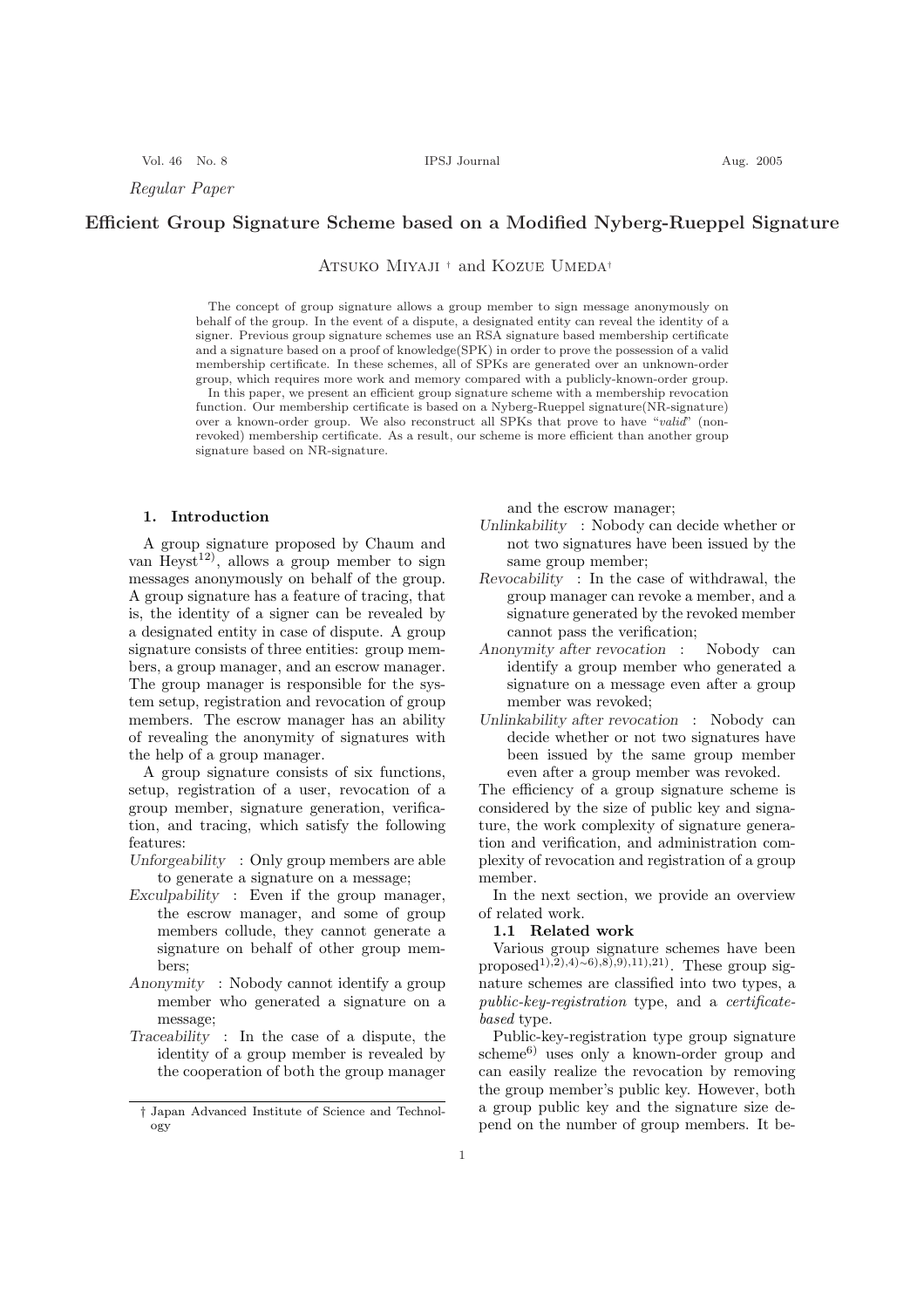comes serious if we apply them on large group.

The certificate-based type<sup>1</sup>),2),4),5),8),9),11),21) gives a membership certificate to group members, and the group signature is based on the zero-knowledge proof of knowledge(SPK) of membership certificate. These schemes are based on the following mechanisms. A user, denoted by  $M_i$ , who wants to join the group, chooses a random secret key  $x_i$ , and computes  $y_i = f(x_i)$ , where f is a suitable oneway function.  $M_i$  commits to  $y_i$  (for instance,  $M_i$  signed on  $y_i$ ) and sends both  $y_i$  and the commitment to the group manager denoted by GM, who returns  $M_i$  with a membership certificate  $cer_i = \text{Sig}_{\text{GM}}(y_i)$ . To sign a message m on behalf of the group,  $M_i$  encrypts  $y_i$  to  $c_i$  using the public key of the escrow manager denoted by EM, and generates a signature based on the proof of knowledge which shows the knowledge of both  $x_i$  and cer<sub>i</sub> such that  $cer_i = \text{Sig}_{\text{CM}}(f(x_i))$ . The verification is done by checking the signature of knowledge. The escrow manager can easily reveal the identity of a signer by decrypting  $c_i$ . Therefore, neither a group public key nor signature size depends on the number of group members. On the other hand, this type must make the member's certificate invalid when they revoke. This means that they need revocation mechanism independently. This is why the previous schemes<sup>1),2</sup>),9),11) do not have any function of revocation. The schemes<sup> $(4)$ ,5),8),21)</sup> provide the function of revocation. In Song's scheme<sup>21</sup>, a membership certificate is valid for a limited period. Therefore, each group member has to update his/her membership certificate in each time period. Camenisch and Lysyanskaya's scheme<sup>8)</sup> needs to update a membership certificate in both cases of registration and revocation. Thus, their scheme requires additional cost to manage the valid member although their verification does not depend on the number of registered or revoked member. On the other hand Bresson and Stern's scheme<sup>5)</sup> uses a CRL to realize revocation. CRL is a public list of information related with revoked-member's certificates. This scheme does not have to update a membership certificate, but the size of group signature and the cost of signature generation and verification depend on the number of revoked members. Ateniese and Tsudik proposed quasi-efficient solution for CRL-based revocation4). CRL-based revocation scheme is based on the following mechanisms. The group man-

ager computes  $V_j = f'(cer_j)$  for each revoked member  $M_j$  by using a suitable one-way function  $f'$  and publishes  $V_j$  together with the current CRL. In the signing phase, a signer  $M_i$ also sends  $T = f''(f'(cer_i))$  with a signature by using a suitable one-way function  $f''$ . In the verification phase, a verifier checks that  $T \neq f''(V_j)$  for  $\forall V_j \in \mathcal{CRL}$ . The signature size and the cost of signature generation does not depend on the number of revoked members, but the cost of verification depends on the number of revoked members. To sum up, there are certificate-update-based revocation and CRLbased revocation. In the former, the cost of verification does not depend on the number of revoked members, but each group member needs to update a membership certificate. In the latter, each group member does not need to update a membership certificate, but the cost of verification depends on the number of revoked members. The previous certificate-based type group signature schemes that use an RSA signature over an unknown-order group for the membership certificate are not efficient because an SPK over an unknown-order group is inefficient than that over a known-order group.

A Nyberg-Rueppel signature, denoted by NR-signature in this paper, over a knownorder group was applied to a group signature<sup>2</sup>, which had been done independently with our works16)∼18). In their preliminary papers which published on Nov. 12th in 2002 and Jan. 15th in 2003, they fixed message M and used a signature on  $M$  as a membership certificate. Their revised papers, which were also done independent of ours, used a signature on a member's public key and not a fixed message as a membership certificate. Although they introduced an SPK over known-order group, it suffers from much work complexity because 12/18 of SPKs are constructed over unknown-order group. Furthermore, it does not provide the function of revocation which requires much administrative complexity if we simply apply a CRL-based revocation<sup> $4$ )</sup> on it.

## 1.2 Our contribution

Our previous paper<sup>18)</sup> uses NR-signature and only known-order groups. This scheme is based on a special case of Multiple Discrete Logarithm Problem(MDLP) which uses a q-order subgroup  $\mathbb{G}_P$  of residue ring  $\mathbb{Z}_P$  with two known primes q, p,  $P = pq$  and  $q|p-1$  in order to do all computations over known-order group. Apparently it uses rather special group. This is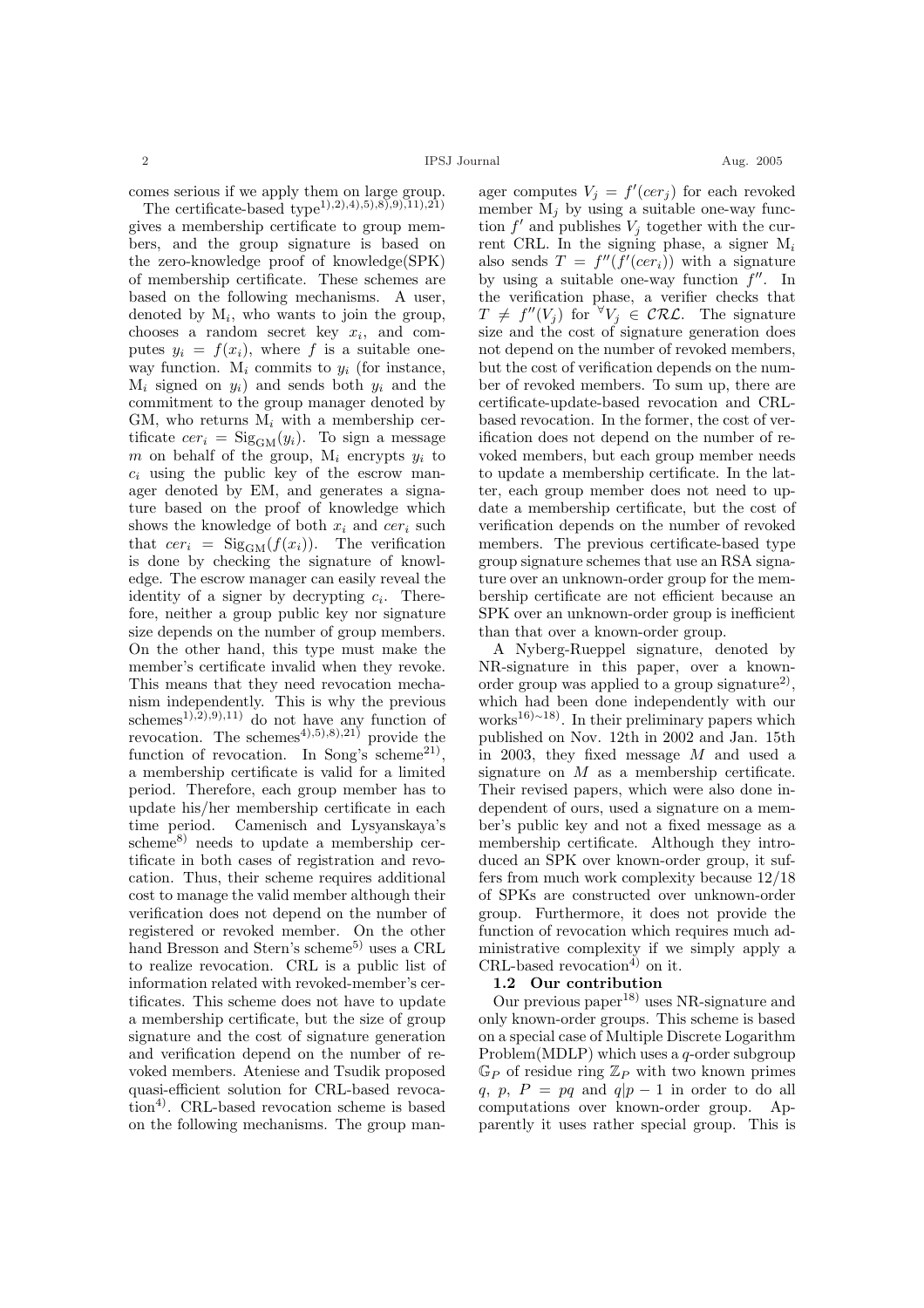why such a special case of MDLP was pointed out to be solved. However, naturally, MDLP should be defined on an ordinary finite field because it is a variant of Discrete Logarithm Problem(DLP). So, in this final paper, we define MDLP rather naturally on an ordinary finite field, which forces us to use SPK over unknownorder group. However, we improve SPK that prove discrete logarithm over unknown-order group in a large interval, and thus, we hold the computation or memory amount down. On the other hand, our previous scheme does not satisfy the feature of unlinkability, which is also improved by using a random base in each signature generation.

In this paper, we present an efficient group signature scheme with CRL-based revocation which realizes the full features of unforgeability, exculpability, traceability, unlinkability, and revocability. Our scheme is constructed over both unknown-order and known-order groups to prove knowledge of having "valid" membership certificate. The use of known-order groups can reduce the size of group signature and computation amount of both signature generation and verification compared with a group signature based on RSA signature which uses only unknown-order groups. We use SPKs over known-order group as many as possible. Compared with another group signature based on NR-signature<sup>2)</sup> with 12 or 6 SPKs over unknown-order or known-order groups, our scheme consists of 5 SPKs over both unknown-order and known-order groups, respectively. Our group signature efficiently proves to have a valid membership at one time. On the other hand, the group signature scheme that used NR-signature<sup>2)</sup> does not have a function of revocation and, thus, we need to combine CRL-based revocation<sup>4)</sup> to realize a revocability. This yields additional computation amount for signature and size of signature.

#### 1.3 Organization

This paper is organized as follows. In Section 2, we summarize some notations and definitions used in this paper. In Section 3, we introduce new building blocks. In Section 4, we propose our new group signature scheme. Section 5 discusses the security of our scheme. Features and efficiency of our scheme are analyzed in Section 6. Finally, Section 7 concludes our paper.

## 2. Preliminaries

#### 2.1 Notation

In this section, we summarize facts used in this paper. Let the empty string be  $\tilde{0}$ . For a set  $A, a \in_R A$  means that a is chosen randomly and uniformly from  $A,$  and  $A\setminus\{a\}$  means that  $A - \{a\} = \{x \in A | x \neq a\}.$  Let  $c[j]$  be the j-th bit of a string c. For integers  $\ell_1, \ell_2 \in \mathbb{N}$ ,  $x \in \ell_1, \ell_2$  means that  $\ell_1 < x < \ell_2$ . We assume a collision resistant hash function  $\mathcal{H} : \{0,1\}^* \to$  $\{0,1\}^k$  for a security parameter k.

## 2.2 Number theoretic assumption

In this section we describe the security assumption used in our group signature scheme<sup>14)</sup>. Let *n* be a composite number which is a product of two safe primes and  $\mathbb{G}_n \subset \mathbb{Z}_n^*$  be a cyclic subgroup with unknown-order but the length of order  $\ell_n$  is known.

Problem 1 [Strong RSA Problem] Given n and  $g_n \in \mathbb{G}_n$ , find a pair  $(g'_n, x) \in \mathbb{G}_n \times \mathbb{Z}$ with  $x > 1$  such that  $g_n = g'^{x}_{n} \mod n$ .

Assumption 1 [Strong RSA Assumption] The probability that Problem 1 is solved by a probabilistic polynomial-time algorithm is negligible small.

## 2.3 Proof of knowledge

A signature based on a zero-knowledge proof of knowledge(SPK), denoted by  $SPK{\{\alpha_1,\cdots,\}}$  $\alpha_w$ ) : Predicates, is used for proving that a signer knows  $\alpha_1, \cdots, \alpha_w$  satisfying *Predicates*. We borrow five SPKs over known-order groups from 7), 9), 10), 20), 22), SPK of (1) a discrete logarithm, (2) a discrete logarithm lies in a larger interval, (3) representations, (4) a double discrete logarithm, and (5) a common discrete logarithm over different groups.

Let  $\epsilon$  be a security parameter, q, p and  $\tilde{p}$ be primes with  $q|(p-1)$  and  $p|(\tilde{p}-1)$ , and n be a composite number which is a product of two safe primes. We use three cyclic subgroups  $\mathbb{G}_p \subset \mathbb{Z}_p^*$  with order  $q, \mathbb{G}_{\tilde{p}} \subset \mathbb{Z}_{\tilde{p}}^*$  with order p, and  $\mathbb{G}_n \subset \mathbb{Z}_n^*$  with unknown order.

Definition 1 [SPK of a discrete logarithm]<sup>20)</sup> Let  $g, y \in \mathbb{G}_p$ . An SPK proving the knowledge of discrete logarithm of y to the base g on a message  $m \in \{0,1\}^*$  is denoted as

 $SPK(\alpha): y = g^{\alpha} \mod p \}(m),$ 

which consists of a set  $(c, s) \in \{0, 1\}^k \times \mathbb{Z}_q$  satisfying  $c = \mathcal{H}(g||y||y^c g^s \mod p||m)$ .

If a signer knows an integer  $x \in \mathbb{Z}_q$  such that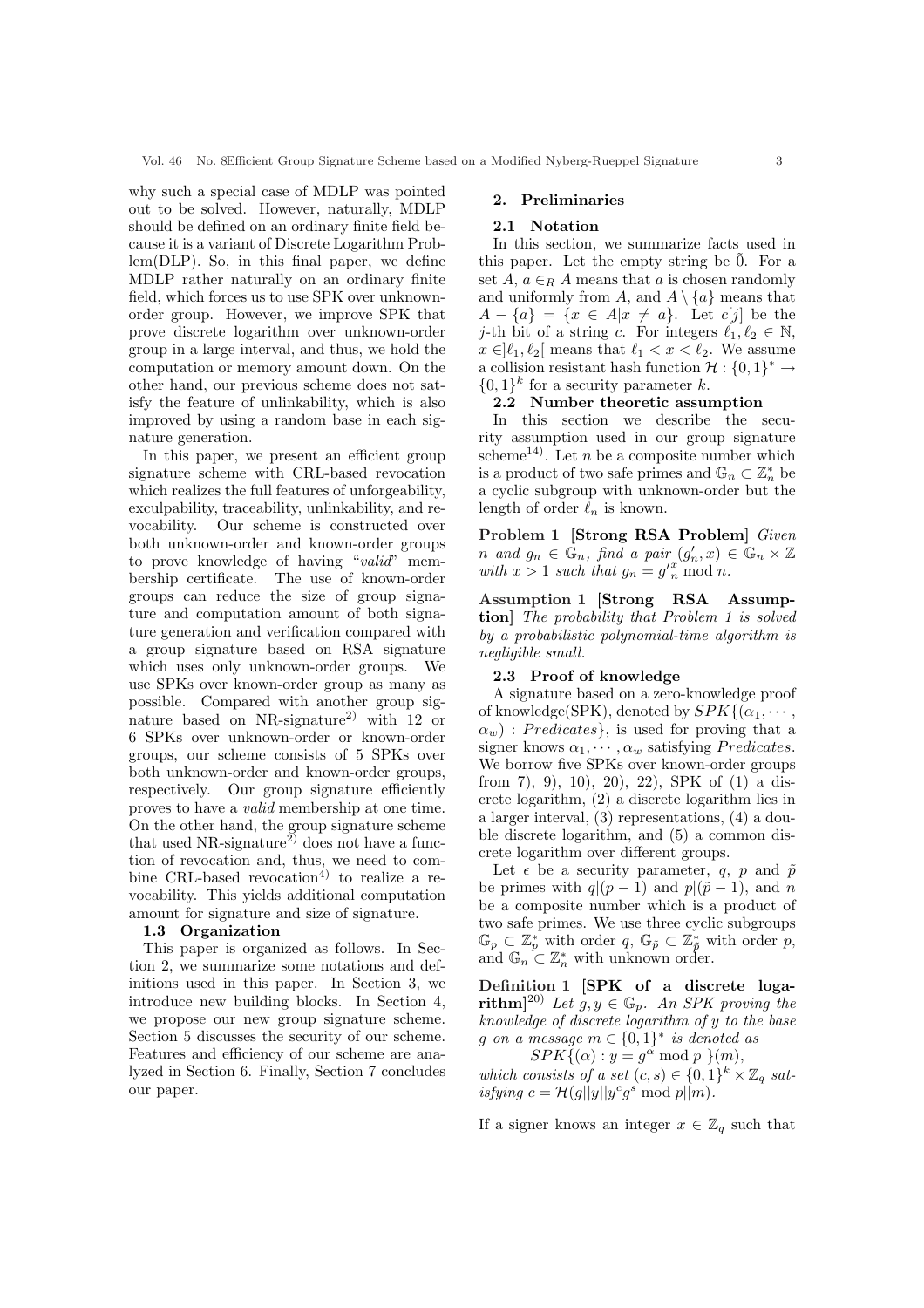$y = g^x \mod p$  holds, such a signature on a message  $m$  corresponding to a public key  $y$  can be computed as follows:

(1) choose a random exponent  $r \in_R \mathbb{Z}_q^*$ ; and  $(2)$  compute  $c = \mathcal{H}(g||y||g^r \bmod p||m)$  and  $s = r - cx \mod q$ .

An SPK of a discrete logarithm on an unknownorder group is defined, which proves a range of the discrete logarithm lies in a larger interval.

Definition 2 [SPK of a discrete logarithm lies in a larger interval<sup>[9]</sup> Let  $q_n, y_n \in$  $\mathbb{G}_n$ . An SPK proving the knowledge of discrete logarithm  $x \in ]0, \ell_n[$  of  $y_n$  to the base  $g_n$  lies in the larger interval on a message  $m \in \{0,1\}^*$  is denoted as

$$
SPK\{(\alpha) : y_n = g_n^{\alpha} \bmod n
$$

 $\wedge \ \alpha \in \left] -2^k \ell_n, 2^{\epsilon+k} \ell_n \right[ \ \}(m),$ which consists of a set of  $(c, s) \in \{0, 1\}^k \times \]$  –  $2^k\ell_n, 2^{\epsilon+k}\ell_n[$  satisfying  $c = \mathcal{H}(g_n||y_n||y_n^c g_n^s \bmod$  $n||m$ .

If a signer knows an integer  $x \in ]0, \ell_n[$  such that  $y_n = g_n^x \mod n$  holds, such a signature on a message m corresponding to a public key  $y_n$ can be computed as follows:

- (1) choose a random exponent  $r \in R$  $]0, 2^{\epsilon+k}\ell_n[; \text{ and}$
- (2) compute  $c = \mathcal{H}(g_n||g_n||g_n^r \bmod n||m)$ and  $s = r - cx$  in  $\mathbb{Z}$ .

Definition 3 [SPK of representations]<sup>7)</sup> Let  $g_1, \dots, g_u, y_1, \dots, y_v \in \mathbb{G}_p$ . An SPK proving the knowledge of representations of  $y_1, \cdots,$  $y_v$  to the base  $g_1, \dots, g_u$  on a message  $m \in$  ${0,1}^*$  is denoted as

$$
SPK\{(\alpha_1, \cdots, \alpha_w): y_1 = \prod_{j=1}^{J_1} g_{b_{1j}}^{\alpha_{a_{1j}}} \bmod p
$$

$$
\wedge \cdots \wedge y_v = \prod_{j=1}^{J_v} g_{b_{vj}}^{\alpha_{a_{vj}}} \bmod p \quad \text{{\{m\}}}
$$

where  $J_i \in [1, u]$  are the number of bases of  $y_i$ ,  $a_{ij} \in [1, w]$  are indexes of the elements  $\alpha_{a_{ij}},$  and  $b_{ij} \in [1, u]$  are indexes of the bases  $g_{b_{ij}}$ , which consists of a set of  $(c, s_1, \dots, s_w) \in \{0,1\}^k \times \mathbb{Z}_q^w$  satisfying  $c =$  $\mathcal{H}(g_1||\cdots||g_u||y_1||\cdots||y_v||y_1^c\prod_{j=1}^{J_1}g_{b_{1j}}^{s_{a_{1j}}} \bmod p||$  $\cdots ||y_v^c \prod_{j=1}^{J_v} g_{b_{vj}}^{s_{a_{vj}}} \bmod p || m).$ 

If a signer knows  $x_1, \dots, x_w \in \mathbb{Z}_q$  such that  $y = \prod_{j=1}^{J_1} g_{b_{1j}}^{x_{a_{1j}}} \mod p, \dots, y_v = \prod_{j=1}^{J_v} g_{b_{vj}}^{x_{a_{vj}}} \mod p,$ then a signature on a message  $m$  can be computed as follows:

(1) choose random exponents  $r_{\omega} \in_R \mathbb{Z}_q^*$  for  $1 \leq \omega \leq w$ ;

(2) compute 
$$
c = \mathcal{H}(g_1 || \cdots || g_u || g_1 || \cdots || g_v ||
$$

$$
\prod_{j=1}^{J_1} g_{b_{1j}}^{r_{a_{1j}}} \mod p || \cdots || \prod_{j=1}^{J_v} g_{b_{vj}}^{r_{a_{vj}}} \mod p
$$
 $||m|$  and  $s_{\omega} = r_{\omega} - cx_{\omega} \mod q$  for  $1 \leq \omega \leq w$ .

The above SPK can be also defined the case of an unknown-order group. Let order of the unknown-order group be smaller than is publicly known  $\ell$ . The SPK over an unknown-order group can be computed in almost the same procedures as the case of a known-order group. The differences are: choose all  $r_{\omega} \in ]0, 2^{\epsilon+k} \ell[$ and compute all  $s_{\omega}$  over  $\mathbb{Z}$ . Such differences increase the size of SPK.

Definition 4 [SPK of a double discrete logarithm]<sup>22)</sup> Let  $\tilde{g}$ ,  $\tilde{y} \in \mathbb{G}_{\tilde{p}}$  and  $g \in \mathbb{G}_{p}$ . An SPK proving the knowledge of double discrete logarithm of  $\tilde{y}$  to the base  $\tilde{g}$  and g on a message  $m \in \{0,1\}^*$  is denoted as

$$
SPK\{(\alpha) : \tilde{y} = \tilde{g}^{g^{\alpha}} \text{ mod } \tilde{p} \,\},\
$$
  
which consists of a set of  $(c, s_1, \dots, s_k) \in$   
 $\{0, 1\}^k \times \mathbb{Z}^k$  satisfying  $c = \mathcal{H}(a||\tilde{a}||\tilde{u}|||\tilde{u}||\tilde{a}^{-1}e^{[1]})$ 

 $\{0,1\}^k\times\mathbb{Z}_q^k$  satisfying  $c=\mathcal{H}(g||\tilde{g}||\tilde{y}||(\tilde{y}^{c[1]}\tilde{g}))$  $\left( \begin{smallmatrix} 1 & 0 \ 1 & -c \end{smallmatrix} \right)$  $\text{mod} \tilde{p} || \cdots || (\tilde{y}^{c[k]} \tilde{g}^{1-c[k]})^{g^{s_k}} \text{ mod } \tilde{p} || m).$ 

A signer who knows the secret key  $x \in \mathbb{Z}_q$ with  $\tilde{y} = \tilde{g}^{g^x} \text{ mod } \tilde{p}$  can compute a signature  $(c, s_1, \cdots, s_k) = \frac{\dot{S}}{S} P K \{ (\alpha) : \tilde{y} = \tilde{g}^{\tilde{g}^{\alpha}} \mod$  $\tilde{p} \}(m)$  on a message m as follows:

- (1) choose random exponents  $r_j \in_R \mathbb{Z}_q^*$  for  $1 \leq j \leq k$ ;
- (2) compute  $c = \mathcal{H}(g||\tilde{g}||\tilde{y}||\tilde{g}^{g^{r_1}} \mod \tilde{p}||\cdots||)$  $\tilde{g}^{g^{rk}}$  mod  $\tilde{p}||m$ ) and  $s_j = r_j - c[j]x \mod q$ for  $1 \leq j \leq k$ .

Definition 5 [SPK of a common discrete logarithm over different groups<sup>[10]</sup> Let  $g_p, y_p \in \mathbb{G}_p$  and  $g_n, y_n \in \mathbb{G}_n$ . An SPK proving the knowledge  $x \in ]0, \ell_n[$  of common discrete logarithm of  $y_p$  to the base  $g_p$  over  $\mathbb{G}_p$  and  $y_n$  to the base  $g_n$  over  $\mathbb{G}_n$  on a message  $m \in \{0,1\}^*$ is denoted as

$$
SPK\{(\alpha) : y_p = g_p^{\alpha} \bmod p
$$
  

$$
\wedge \ y_n = g_n^{\alpha} \bmod n \ \}(m),
$$

which consists of a set of  $(c, s) \in \{0, 1\}^k \times$  $]-2^k\ell_n, 2^{\epsilon+k}\ell_n[$  satisfying  $c = \mathcal{H}(g_p||g_n||y_p||y_n||)$  $y_p^c g_p^s \bmod p || y_n^c g_n^s \bmod n || m).$ 

If a signer knows such an integer  $x \in ]0, \ell_n[$ , in which both  $y_p = g_p^x \mod p$  and  $y_n = g_n^x \mod n$ hold, a signature on a message  $m$  corresponding to public keys  $y_p$  and  $y_n$  can be computed as follows:

- (1) choose a random exponent  $r \in R$  $]0, 2^{\epsilon+k}\ell_n[;$
- (2) compute  $c = \mathcal{H}(g_p||g_n||y_p||y_n||g_p^r \mod$  $p||g_n^r \bmod n||m)$  and  $s = r - cx$  in Z.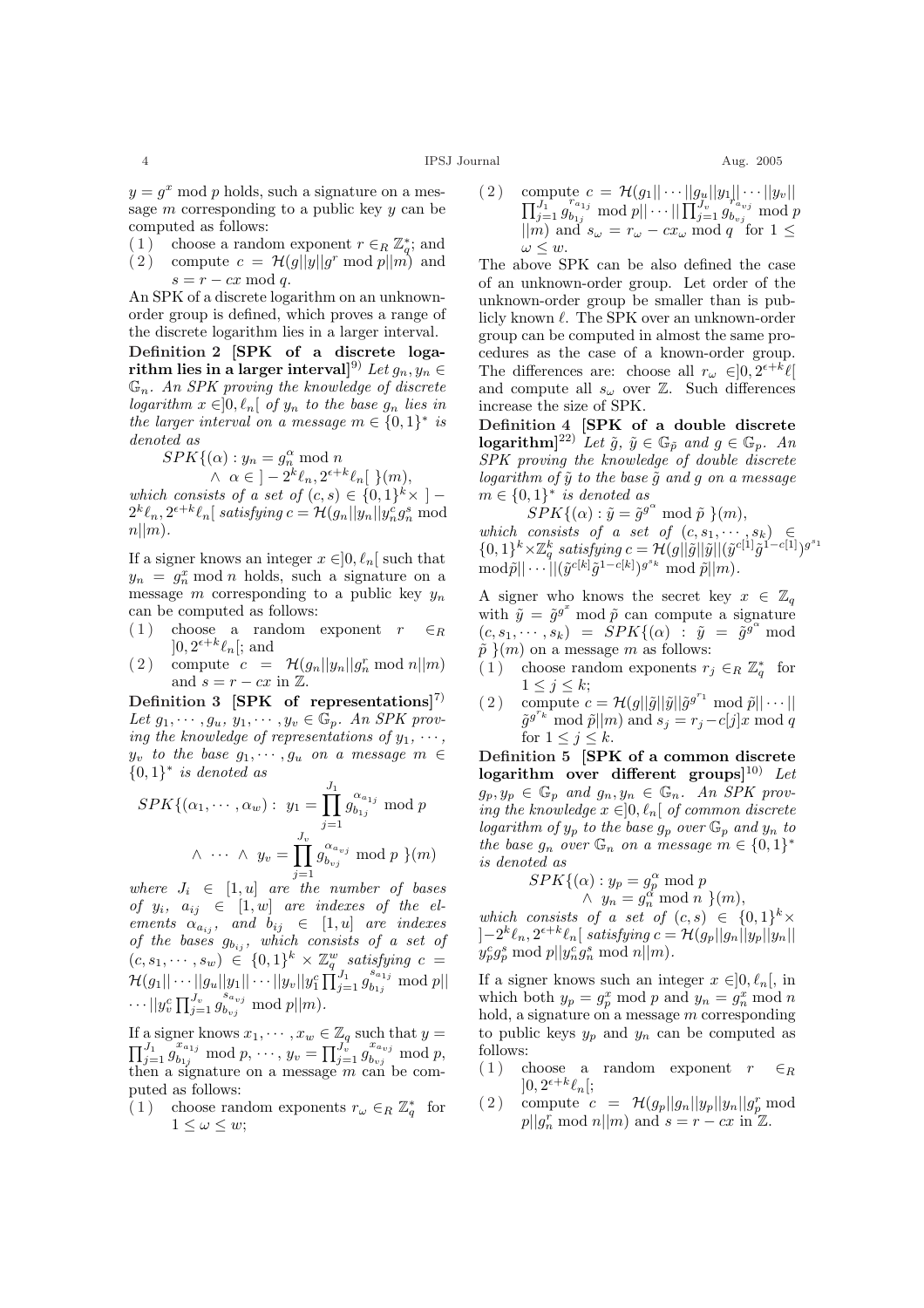## 3. New building blocks

In addition to the known building blocks summarized in Section 2, we introduce new building blocks of multiple discrete logarithm problem and SPK.

## 3.1 The modified NR-signature and the multiple discrete logarithm problem

Before presenting our scheme, let us summarize NR-signature<sup>19</sup>). The original scheme is as follows. For a q-order element  $g \in \mathbb{Z}_p^*$ , a signer chooses his secret key  $x \in_R \mathbb{Z}_q$  and computes his public key  $y = g^x \mod p$ . A signature  $(r, s) \in \mathbb{Z}_p \times \mathbb{Z}_q$  on a message  $m \in \mathbb{Z}_p^*$ is computed as  $r = mg^{-w} \mod p$  and  $s =$  $w - rx \mod q$  for a random integer  $w \in_R \mathbb{Z}_q$ , which is verified by recovering the message  $m$ as  $m = ry^r g^s \mod p$ .

Message recovery signature schemes are subject to an existential forgery, in which an attacker cannot control a message. In a sense, it is not a serious problem because we can avoid such a forgery by restricting a message to a particular format. However, suppose that we want to use it for a membership certificate of DLPbased key like  $m = g^t \mod p$ . Then, by using a valid signature for a message  $m = g^t \mod p$ with a known discrete logarithm  $t$ , it is easy to obtain a forged signature for some known message  $m' = g^{t'} \mod p$ , in which an attacker can control a message of  $m'$ . Therefore, we must remove such a defect from the original NR-signature to generate a membership certification of a DLP-based key.

In order to generate a membership certificate of a DLP-based key securely, we introduce another base  $g' \in \mathbb{Z}_p^*$  with order q such that the discrete logarithm of  $g'$  to the base g is unknown. We restrict the message space for NR-signature to  $\{g'^t \mod p \mid t \in \mathbb{Z}_q\}$  and compute  $(r_i, s_i)$  as  $r_i = z_i g_1^w \mod p$  and  $s_i = w$  $r_i x_{\text{GM}}$  mod q. In our scheme, GM or  $M_i$  computes each public key as  $y_{\text{GM}} = g^{x_{\text{GM}}} \mod p$  or  $z_i = g'^{x_i} \mod p$ , respectively. Then, a membership certificate  $(r_i, s_i) \in \mathbb{Z}_p \times \mathbb{Z}_q$  of  $M_i$ 's public key  $z_i = g^{\prime x_i} \mod p$  is given as  $r_i = y_{\text{GM}}^{r_i} g^{s_i} z_i$  $\pmod{p}$ .

We define the Multiple Discrete Logarithm Problem(MDLP), which is used for the security proof of our scheme. Let  $k$  be a security parameter, q be a  $k$ -bit prime, and  $p$  be prime with  $q|(p-1)$ ,  $h_1$ ,  $h_2$  and  $h_3$  be elements in  $\mathbb{Z}_p^*$ 

## with order  $q$ .

Problem 2 [MDLP Problem] Given  $\mathbb{Z}_p$ and  $h_1$ ,  $h_2$  and  $h_3 \in \mathbb{Z}_p^*$  with order q such that the discrete logarithms based on each other element are unknown, find a pair  $(x_1, x_2, x_3) \in$  $\mathbb{Z}_p\times\mathbb{Z}_q\times\mathbb{Z}_q$  such that  $x_1=h_1^{\tilde{x}_1}h_2^{x_2}h_3^{x_3} \pmod{p}$ . Assumption 2 [MDLP Assumption] The probability that Problem 2 is solved by a probabilistic polynomial-time algorithm is negligible small.

## 3.2 SPK of a discrete logarithm lies in an interval

We need an SPK of a discrete logarithm lies in an interval for our group signature scheme. There is an SPK which prove a discrete logarithm x lies in  $]-2^kb,2^{e+k}b[$  for a integer  $x \in [a, b], a, b \in \mathbb{N}$ , and security parameters k and  $\epsilon$ , but there is no SPK which prove the discrete logarithm lies in  $[a, b]$ .

In 2), they propose an SPK which proves the knowledge of a discrete logarithm in an interval  $[a, b]$ . The SPK consists of five commitments and proof of knowledge of twelve secret values. We propose a new SPK of a discrete logarithm in an interval of  $a, b$ [ which consists three commitments and proof of knowledge of five values.

Both SPKs cannot prove a value lies in an exact interval, but prove a value lies in a slightly larger interval. This is why we take the value in a slightly smaller interval to be proved. This restriction is also needed in 2).

In order to prove a discrete logarithm  $x =$  $\log_{g_n} y_n$  for  $g_n, y_n \in \mathbb{G}_n$  lies in an interval  $[a, b]$ , we define a slightly smaller interval of  $x, x \in \ell_1, \ell_2[\subset]a, b[$  where  $\ell_1 = a + 2^{k+1}b^{1/2}$ and  $\ell_2 = b - 2^{k+1}b^{1/2}$ . Then a prover sets  $x_1 = |(x-\ell_1)^{1/2}|, \ \bar{x}_1 = |(\ell_2 - x)^{1/2}|, \ x_2 =$  $(x - \ell_1) - x_1^2$ , and  $\bar{x}_2 = (\ell_2 - x) - \bar{x}_1^2$ , and computes  $y_1 = g_n^{x_1} \bmod n$ ,  $y_2 = g_n^{\bar{x}_1} \bmod n$ . (Note that,  $x_2 \leq 2x_1^{1/2} < 2b^{1/2}$  because  $x_1 < b$ and if  $x_2 = 2x_1^{1/2} + 1$  then  $x - \ell_1$  represents  $x_1^2 + (2x_1^{1/2} + 1) = (x_1 + 1)^2$ . From the same reason,  $\bar{x}_2 < 2b^{1/2}$ .) Next, he generates the following SPK.

$$
SPK\{(\alpha_1, \alpha_2, \alpha_3, \alpha_4, \alpha_5) : y_n = g_n^{\alpha_1} \bmod n
$$
  
\n
$$
\wedge y_1 = g_n^{\alpha_2} \bmod n \wedge y_2 = g_n^{\alpha_3} \bmod n
$$
  
\n
$$
\wedge y_n / g_n^{\ell_1} = y_1^{\alpha_2} g_n^{\alpha_4} \bmod n
$$
  
\n
$$
\wedge g_n^{\ell_2} / y_n = y_2^{\alpha_3} g_n^{\alpha_5} \bmod n
$$

In the previous version, we use MDLP on a rather special group<sup>18)</sup>, which is easily solved for the reason of the group construction. Here we redefine MDLP on a general group.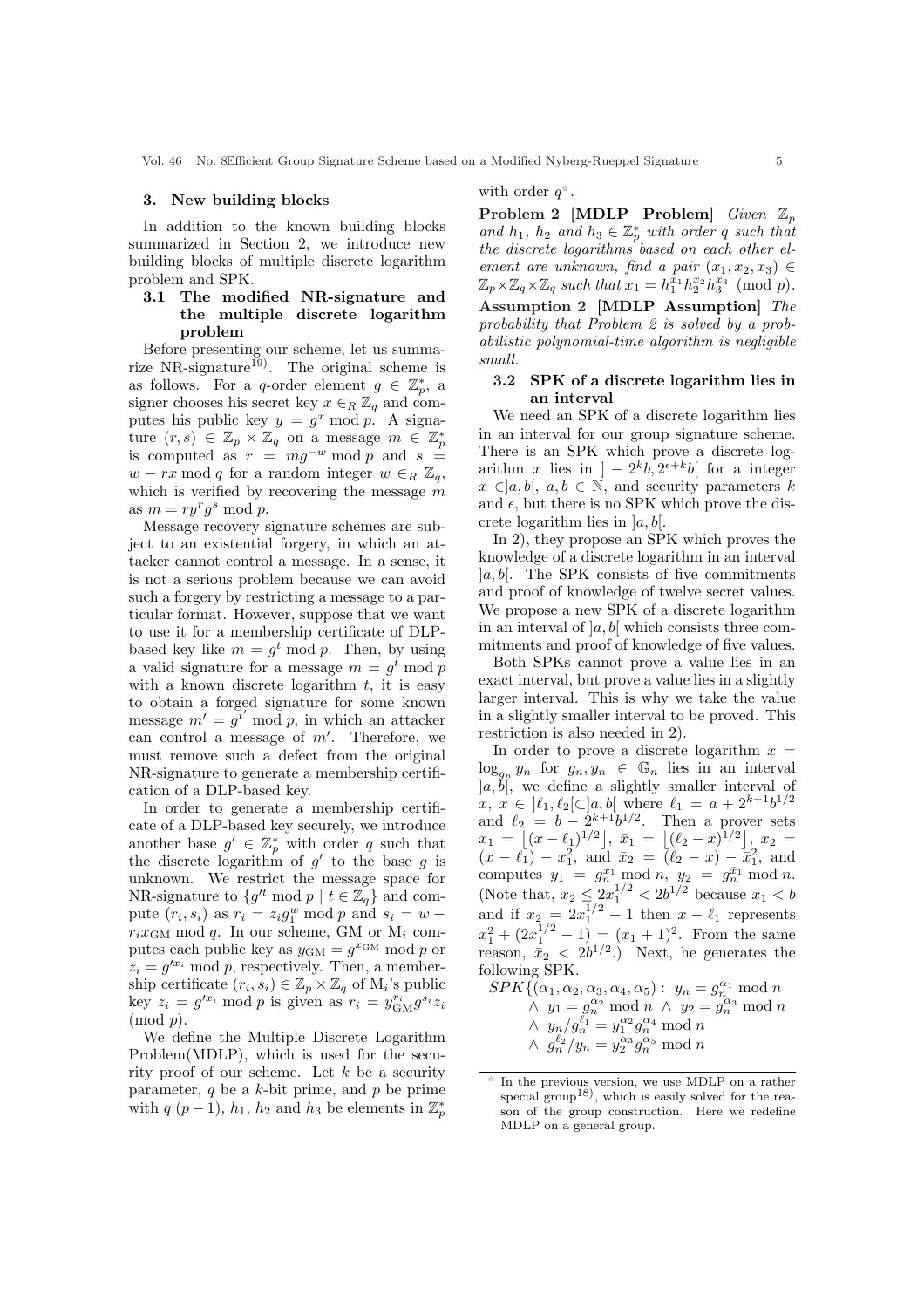#### 6 IPSJ Journal Aug. 2005

 $\wedge \alpha_4, \alpha_5 \in \left] -2^{k+1}b^{1/2}, 2^{\epsilon+k+1}b^{1/2}\right[ \left. \begin{array}{c} 1 \end{array} \right]$  $=(c, s_1, s_2, s_3, s_4, s_5) \in \{0, 1\}^k \times \big] - 2^k b, 2^{\epsilon + k} b[\times]$  $]-2^kb^{1/2},2^{\epsilon+k}b^{1/2}[^2 \times ]-2^{k+1}b^{1/2},2^{\epsilon+k+1}b^{1/2}[^2.$ This SPK is a combination of Definition 2 and 3. We show the above SPK is a proof

of knowledge that proves a discrete logarithm  $x = \log_{g_n} y_n$  lies in an interval  $]a, b[$ .

Proposition 1 The interactive protocol corresponding to

$$
\overline{SPK}(\alpha_1, \alpha_2, \alpha_3, \alpha_4, \alpha_5): y_n = g_n^{\alpha_1} \bmod n
$$

$$
\wedge \ y_1 = g_n^{\alpha_2} \bmod n \ \wedge \ y_2 = g_n^{\alpha_3} \bmod n
$$

$$
\wedge \ y_n/g_n^{\ell_1} = y_1^{\alpha_2} g_n^{\alpha_4} \bmod n
$$

$$
\wedge \ \ g_n^{\ell_2}/y_n=y_2^{\alpha_3}g_n^{\alpha_5} \bmod n
$$

$$
\begin{array}{l}\n\wedge \quad y_n \neq y_n \quad \text{mod } n \\
\wedge \quad \alpha_4, \alpha_5 \in \left] -2^{k+1} b^{1/2}, 2^{\epsilon + k + 1} b^{1/2} \right[ \left. \right] \n\end{array} (m)
$$

proves that a discrete logarithm of  $y_n$  to the base  $g_n$  lies in  $|a, b|$ .

Proof : The SPK proves the following knowledge of  $\alpha_1$ ,  $\alpha_2$ ,  $\alpha_3$ ,  $\alpha_4$ , and  $\alpha_5$ .

$$
y_n = g_n^{\alpha_1} \bmod n \tag{1}
$$

 $y_1 = g_n^{\alpha_2} \mod n$  (2)

$$
y_2 = g_n^{\alpha_3} \mod n \tag{3}
$$

$$
y_n / g_n^{\ell_1} = y_1^{\alpha_2} g_n^{\alpha_4} \mod n \tag{4}
$$

$$
g_n^{\ell_2}/y_n = y_2^{\alpha_3} g_n^{\alpha_5} \text{ mod } n
$$
\n
$$
\alpha_4, \alpha_5 \in ]-2^{k+1}b^{1/2}, 2^{\epsilon+k+1}b^{1/2}[. \quad (6)
$$

 $(6)$ From equations  $(1)$ ,  $(2)$ , and  $(3)$  we can represent equations  $(4)$  and  $(5)$  $g_n^{\alpha_1 - \ell_1} = g_n^{\alpha_2^2 + \alpha_4} \mod n,$ 

and

$$
g_n^{\ell_2-\alpha_1} = g_n^{\alpha_3^2+\alpha_5} \text{ mod } n.
$$

Therefore we get

 $\alpha_1 - \ell_1 = \alpha_2^2 + \alpha_4 \quad \text{(in } \mathbb{Z}),$ and

 $\ell_2 - \alpha_1 = \alpha_3^2 + \alpha_5 \quad (\text{in } \mathbb{Z})$ without knowledge of order of  $\mathbb{G}_n$ . From  $\alpha_2, \alpha_3 \in \mathbb{Z}$  then  $\alpha_2^2 > 0$  and  $\alpha_3^2 > 0$ , the lower bound of  $\alpha_1 - \ell_1$  or  $\ell_2 - \alpha_1$  is given  $-2^{k+1}b^{1/2} < \alpha_1 - \ell_1,$ 

and

$$
-2^{k+1}b^{1/2} < \ell_2 - \alpha_1,
$$
\nrespectively, and thus, we get

 $a = \ell_1 - 2^{k+1}b^{1/2} < \alpha_1 < \ell_2 + 2^{k+1}b^{1/2} = b$ Therefore, this SPK proves  $\alpha_1$  which is the dis-

crete logarithm of  $y_n$  to the base  $g_n$  lies in the interval  $[a, b]$ .

## 4. Proposed scheme

We present the group signature scheme, which uses SPK over known-order and unknown-order groups.

## 4.1 Functional description

A group signature scheme with CRL-based revocation consists of the following procedures:

- Setup: A probabilistic polynomial-time algorithm that for input of a security parameter  $k$  outputs the group public key  $\mathcal Y$  (including all system parameters), the secret key  $\mathcal S$  of the group manager and escrow manager, and the initial certificate revocation list CRL.
- Registration: A protocol between the group manager and a user that registers a user as a new group member. The group manager outputs the renewed member list ML. The user outputs a membership key with a membership certificate.
- Revocation: A probabilistic polynomial-time algorithm that for input of the renewed revoked member list RML outputs a renewed certificate revocation list CRL corresponding to RML.
- Sign: A probabilistic polynomial-time algorithm that for input of a group public key Y, a membership key, a membership certificate, and a message m outputs a group signature  $\sigma$ .
- Verification: An algorithm that for input of a message m, a group signature  $\sigma$ , a group public key  $\mathcal{Y}$ , and a current certificate revocation list  $\mathcal{CRL}$  returns 1 if and only if  $\sigma$ was generated by a valid group member.
- Tracing: An algorithm that for input of a valid group signature  $\sigma$ , the escrow manager's secret key, and the member list  $ML$  outputs the identity of a signer.

In this paper, GM plays both roles of group manager and escrow manager for the sake of simplification.

## 4.2 Scheme intuition

In our scheme, GM generates a membership certificate almost in the same way as 2). The essence of a membership certificate generation are as follows. For a q-order element  $q_1, q_2 \in$  $\mathbb{Z}_p^*$ , GM chooses his own secret key  $x_{\text{GM}} \in_R \mathbb{Z}_q$ and computes his public key  $y_1 = g_1^{x_{\text{GM}}} \mod p$ . A user who wants to join the group, denoted by  $M_i$ , chooses  $M_i$ 's secret key  $x_i \in_R \mathbb{Z}_q$ , computes  $M_i$ 's public key  $z_i = g_2^{x_i} \mod p$ , and sends  $z_i$  to GM. GM generates the modified NRsignature<sup>3)</sup>  $(A_i, b_i)$  on the user's public key  $z_i$  as  $A_i = z_i g_1^{w_i} \text{ mod } p \text{ and } b_i = w_i - A_i x_{\text{GM}} \text{ mod } q$ for a random integer  $w_i \in_R \mathbb{Z}_q$ .

To generate a group signature,  $M_i$  generates an SPK which proves the knowledge of his membership certificate without revealing these values. We note that it is difficult to prove the knowledge of the membership certificate by us-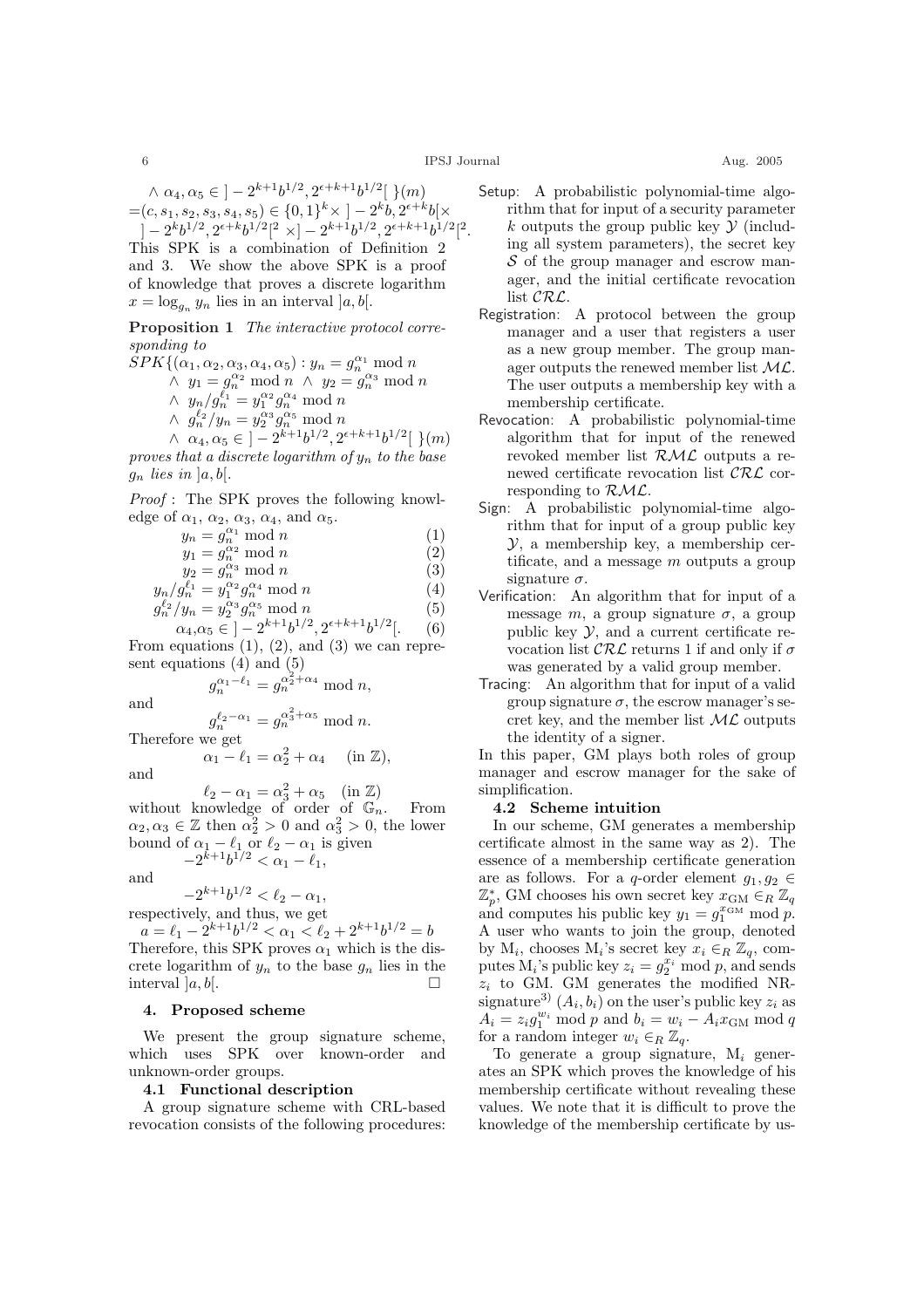ing NR-signature over only known-order group. Because it requires an SPK of two discrete logarithm over different groups are equal and the value of discrete logarithm in an interval, but there is no SPK which proves it directly. So, we divide the procedure of proving it into two steps: (1) the possession of a membership certificate  $(A_i, b_i)$  and a membership key  $x_i$  that satisfies  $A_i = y_1^{A_i} g_1^{b_i} z_i \pmod{p}$  and (2) the integer value  $A_i$  lying in  $]0,p[$ . It is necessary to prove (2) because it is easy to forge a membership certificate  $(A', b') \in \mathbb{Z}_{pq} \times \mathbb{Z}_q$  on a membership key  $x' \in \mathbb{Z}_q$  without knowledge of  $x_{\text{GM}}$ that satisfies  $A' = y_1^{A'} g_1^{b'} g_2^{x'} \pmod{p}$  as follows: (1) choose random integers  $x'$ ,  $A'_q$  and  $b' \in_R$ 

- $\mathbb{Z}_q$ ;
- (2) set  $A'_p = y_1^{A'_q} g_1^{b'} g_2^{x'} \bmod p;$
- (3) compute  $A' \in \mathbb{Z}_{pq}$  by using the Chinese Remainder Theorem such that (

$$
\begin{cases} A' \equiv A'_q \bmod q, \\ A' \equiv A'_p \bmod p; \end{cases}
$$

and

(4) output  $\{x', (A', b')\} \in \mathbb{Z}_q \times \mathbb{Z}_{pq} \times \mathbb{Z}_q$ . In order to avoid such a forgery, we need an SPK of proving the knowledge of

$$
\{ (A_i, b_i, x_i) \in \mathbb{Z}_p \times \mathbb{Z}_q \times \mathbb{Z}_q : (7) A_i = y_1^{A_i} g_1^{b_i} g_2^{x_i} \text{ mod } p \land A_i \in ]0, p[ \ \}.
$$

Any SPK of proving a value in an exact interval except a slightly larger interval have not been proposed yet. This is why they<sup>2)</sup> put only the upper bound on  $A_i$  as  $A_i < \ell_2$  where  $\ell_2 = p 2^{k+1}p^{1/2}$ . However, the SPK of (8) proves  $A_i \in$  $]-2^{k+1}\ell_2^{1/2},p[, \text{ not } A_i \in ]0,p[.$ 

In our scheme, we put slightly smaller interval for  $A_i$  such as  $A_i \in ]\ell_1, \ell_2[\subset]0, p[$  where  $\ell_1 = 2^{k+1}p^{1/2}$  and  $\ell_2 = p - 2^{k+1}p^{1/2}$ . As a result, the SPK of  $(8)$  can prove that  $A_i$  lies in the exactly interval  $[0, p]$  by using an SPK of discrete logarithm lies in an interval  $[0, p]$  which proposed in Section 3.2.

## 4.3 Our group signature scheme

We present a new group signature scheme with CRL-based revocation. Let  $k$  and  $\epsilon$  be security parameters and the initial member list  $ML$ , the initial revoked member list  $RML$ and the initial membership certificate revocation list  $CRL$  be null. A trusted party generates a composite modulus  $n$  and chooses a cyclic subgroup  $\mathbb{G}_n \subset \mathbb{Z}_n$  with unknown-order but the length of order  $\ell_n$  is known. Note that anybody does not have to know factors of  $n$ and the trusted party may also forget after the initialisation.

- Setup GM sets each cyclic subgroups  $\mathbb{G}_p \subset$  $\mathbb{Z}_p^*$  with order q and  $\mathbb{G}_{\tilde{p}} \subset \mathbb{Z}_{\tilde{p}}^*$  with order  $p$  for a random  $k$ -bit prime  $q$ , random primes p and  $\tilde{p}$  of such that  $q|(p-1)$ and  $p|\tilde{p}$  − 1, and chooses random elements  $g_1, g_2, g_3 \in_R \mathbb{G}_p \setminus \{1\}$  and initial revocation base  $g_4 \n\in_R \mathbb{G}_p \setminus \{1\}$ , that the discrete logarithms are unknown each other. He also chooses a secret key  $x_{\text{GM}} \in_R \mathbb{Z}_q$ and sets  $y_1 = g_1^{x_{\text{GM}}} \mod p$  and  $y_2 =$  $g_3^{\text{tcm}}$  mod p. Then the group public key is  $\mathcal{Y} = \{q, p, \tilde{p}, n, g_1, g_2, g_3, g_4, y_1, y_2\}$  and the secret key  $S = \{x_{\text{GM}}\}.$
- **Registration** A user  $M_i$  who wants to join the group chooses a secret membership key  $x_i \in_R \mathbb{Z}_q$ , sets  $z_i = g_2^{x_i} \mod p$ , and sends  $z_i$ with  $\sigma_i = SPK\{(\alpha): z_i = g_2^{\alpha} \bmod p \}(\tilde{0})$ to GM. GM checks the validity of  $\sigma_i$  and signs on  $M_i$ 's public key  $z_i$  by using a modified NR-signature  $(A_i, b_i)$  as  $A_i = z_i g_1^{w_i} \bmod p$

$$
\begin{array}{cc} & A_i \\ \mathbf{1} & \end{array}
$$

and  $b_i = w_i - A_i x_{\rm GM} \bmod q$ for a random integer  $w_i \in_R \mathbb{Z}_q$ . If  $A_i$  does not lie in  $]\ell_1, \ell_2[$  for  $\ell_1 = 2^{k+1}p^{1/2}$  and  $\ell_2 = p - 2^{k+1} p^{1/2}$ , he regenerates a signature for other random integer  $w_i$ . It is important and exactly our elegant idea to restrict the range of  $A_i$  in order to avoid forgery of a membership certificate, which was discussed in Section 4.2. Then, he sends  $(A_i, b_i) \in ]\ell_1, \ell_2[\times \mathbb{Z}_q$  to  $M_i$  through a secure cannel and lists  $((ID_i, A_i, b_i))$  to the member list ML.

Note that  $A_i$  is uniformly distributed in  $]0,p[$ , and that the probability of  $A_i$  in  $\left[\ell_1, \ell_2\right]$  is  $1 - \frac{(p-\ell_2)+\ell_1}{p} = 1 - \frac{2^{k+2}p^{1/2}}{p} >$  $1 - \frac{1}{2^{448}}$  for parameters of both  $\epsilon = 150$ ,  $k = 160$  and 1200-bit prime p. Therefore,  $A_i$  is in  $]\ell_1, \ell_2[$  with the overwhelming probability in a single trial.

- Revocation We assume that GM revokes a subset of members who are listed in revoked member list  $\mathcal{RML} = \{(ID, b)\}\$  with  $|\mathcal{RML}| = u$ . GM chooses a new revocation base  $g_4 \n\in_R \mathbb{G}_p \setminus \{1\}$ , computes  $V_j =$  $g_4^{b_j} \bmod p$  for  $b_j \in \mathcal{RML}$   $(1 \leq j \leq u)$ , and publishes the renewed certificate revocation list  $\mathcal{CRL} = \{V_i \mid 1 \leq j \leq u\}.$
- Sign In signing phase, a group member has

We can also add an interactive protocol to make a user's secret key jointly by a user and GM.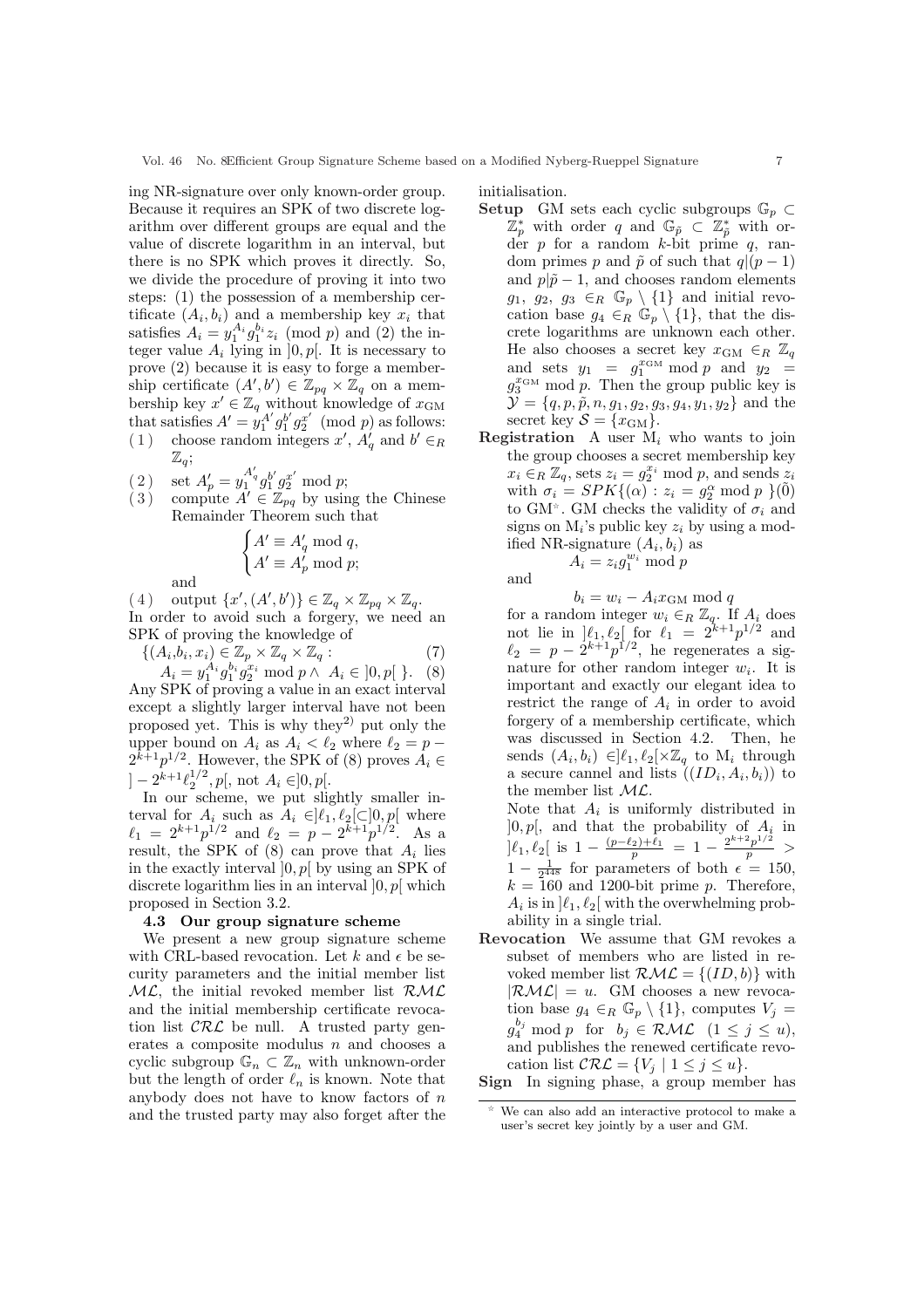to prove that he has a valid membership certificate and a group signature includes information of tracing and revocation without revealing any linkable information. Then we construct two SPKs by combing SPKs which defined in Section 2.3 and 3.2.

In order to prove that the signer  $M_i$  has a valid membership certificate  $(A_i, b_i)$  and a membership key  $x_i$  such that

$$
A_i = y_1^{A_i} g_1^{b_i} g_2^{x_i} \pmod{p}
$$

 $A_i = y_1 \ y_1 \ y_2 \ \text{(mod } p)$ <br>holds, the signer proves each format of left side and right side. First, the signer commits the right side for a random integer  $w \in_R \mathbb{Z}_q$  to

$$
T_1 = y_1^{A_i} g_1^{b_i} g_2^{x_i} y_2^w \mod p. \tag{9}
$$

Then, he chooses a random element  $T_{\tilde{p}} \in_R$  $\mathbb{G}_{\tilde{p}} \setminus \{1\}$  and computes

 $T_2 = T_{\tilde{p}}^{y_2^w} \text{ mod } \tilde{p}.$  (10) If a set of  $(A_i, b_i)$  is a valid membership certificate corresponding a membership key  $x_i$ , then

$$
T_{\tilde{p}}^{T_1} = T_2^{A_i} \text{ mod } \tilde{p}.
$$
 (11)

holds. Therefore, the signer can prove the format of membership certificate by proving the knowledge of  $\{x_i, A_i, b_i, w_i\}$  on equations (9)  $\sim$  (11). But it does not prove that the signer knows  $A_i \in [0, p]$ . To prove the integer value  $A_i \in ]\ell_1, \ell_2[\subset]0, p[,$  set  $a_1 =$ ıt<br>' eger value  $\frac{A}{(A_i - \ell_1)^{1/2}}$ ,  $\bar{a}_1 =$ ¥  $\ell_2$ [⊂]0, p[, set<br>( $\ell_2 - A_i$ )<sup>1/2</sup> ,  $a_2 = (\tilde{A}_i - \ell_1) - a_1^2$ , and  $\bar{a}_2 = (\ell_2 - A_i) - \bar{a}_1^2$ , choose a random element  $T_n \in \mathbb{G}_n$  and compute

$$
T_3 = T_n^{A_i} \text{ mod } n,
$$
 (12)  

$$
T_4 = T_n^{a_1} \text{ mod } n,
$$
 (13)

and

$$
T_5 = T_n^{\bar{a}_1} \mod n. \tag{14}
$$
  
If  $A_i \in [\ell_1, \ell_2] \subset [0, p],$  both

$$
T_3/T_n^{a_1} = T_4^{a_1} T_n^{a_2} \mod n, \tag{15}
$$
  
\n
$$
a_2 \in ]-2^{k+1}p^{1/2}, 2^{\epsilon+k+1}p^{1/2}[ \quad (16)
$$

and T

$$
\frac{\pi^{\ell_2}}{n^2} / T_3 = T_5^{\bar{a}_1} T_n^{\bar{a}_2} \mod n, \tag{17}
$$
\n
$$
\bar{a}_2 \in ]-2^{k+1}p^{1/2}, 2^{\epsilon+k+1}p^{1/2}[, (18)
$$

hold. Therefore, the signer can prove  $A_i \in [0, p]$  by proving the knowledge of  $\{A_i, a_1, \bar{a}_1, a_2, \bar{a}_2\}$  on equations  $(12) \sim$ (18).

In order to prove that the signature includes an information of tracing,  $A_i$  is encrypted by GM's public key  $y_2$  to

 $T_6 = g_3^w \bmod p,$  (19) and (9), where (9) is equal to  $T_1$  =

 $A_i y_2^w \bmod p$ . In order to prove that the signature includes an information of revocation,  $b_i$  is embedded into  $\overline{ }$ 

$$
T_7 = T_{\tilde{p}}^{g_4^{o_i}} \text{ mod } \tilde{p}.\tag{20}
$$

From (20) and  $\mathcal{CRL}$ , a verifier can check whether the information of the signer's membership certificate is included in  $\mathcal{CRL}$ or not.

Now we describe how to construct SPKs on equations (9)  $\sim$  (20). The knowledge  $\sigma_1$  on  $\{b_i, w\}$  such that (10) and (20) hold are done by an SPK of double discrete logarithm. To prove the knowledge  $\sigma_2$ on  $(a_i, A_i, b_i, a_1, \bar{a}_1, a_2, \bar{a}_2, w)$  such that  $(9)$ and (11)  $\sim$  (19) hold, known SPKs of Definition 2, 3, 4, and 5 are combined. Furthermore, to prove that  $(b_i, w)$  is in both  $\sigma_1$  and  $\sigma_2$ , we compute

 $T_8 = g_3^{\overline{b}_i} g_4^w \text{ mod } p,$  (21) and add an SPK of the knowledge of  $(b_i, w)$ to both  $\sigma_1$  and  $\sigma_2$ . In summary, a signer generates two SPKs,  $\sigma_1 = SPK\{(\alpha_1, \alpha_2)\}$ 

$$
T_2 = T_{\tilde{p}}^{g_2} \mod \tilde{p}
$$
  

$$
\land T_7 = T_{\tilde{p}}^{g_4} \mod \tilde{p}
$$
  

$$
\land T_8 = g_3^{g_1} g_4^{g_2} \mod p \quad (m)
$$

and

$$
\sigma_2 = SPK\{ (\alpha_3, \alpha_4, \alpha_5, \alpha_6, \alpha_7, \alpha_8, \alpha_9, \alpha_{10}) : \nT_1 = y_1^{\alpha_4} g_1^{\alpha_5} g_2^{\alpha_3} y_2^{\alpha_{10}} \bmod p \n\wedge T_{\tilde{p}}^{\tilde{T}_1} = T_2^{\alpha_4} \bmod \tilde{p} \n\wedge T_3 = T_n^{\alpha_6} \bmod n \n\wedge T_4 = T_n^{\alpha_6} \bmod n \n\wedge T_5 = T_n^{\alpha_7} \bmod n \n\wedge T_3/T_{n}^{\ell_1} = T_4^{\alpha_6} T_n^{\alpha_8} \bmod n \n\wedge T_{n}^{\ell_2}/T_3 = T_5^{\alpha_7} T_n^{\alpha_9} \bmod n \n\wedge \alpha_8, \alpha_9 \in ]-2^{k+1}p^{1/2}, 2^{\epsilon+k+1}p^{1/2}[\n\wedge T_6 = g_3^{\alpha_5} g_4^{\alpha_{10}} \bmod p \}(m).
$$

These SPKs are generated as follows:

- choose random integers  $\omega_{1j}, \omega_{2j} \in_R \mathbb{Z}_q$ for  $1 \leq j \leq k$ ;
- compute
	- $\begin{aligned} -t_{1j} &= T_p^{y_2^{\omega_{2j}}} \bmod \tilde{p}, t_{2j} = T_p^{g_4^{\omega_{1j}}} \\ \bmod \tilde{p}, \text{ and } t_{3j} &= g_3^{\omega_{1j}} g_4^{\omega_{2j}} \bmod p \end{aligned}$ for  $1 \leq j \leq k$ ,  $- c_1 = \mathcal{H}(g_3||g_4||y_2||T_{\tilde{p}}||T_2||T_7||T_8||$  $|t_{11}|| \cdots ||t_{1k}|| \quad t_{21}|| \cdots ||t_{2k}|| \quad t_{31}||$  $\cdots || t_{3k} || m$ ,

 $T_{\tilde{p}}$  is chosen randomly at each signature for the reason of unlinkability, which improves our previous  $version<sup>18</sup>$ .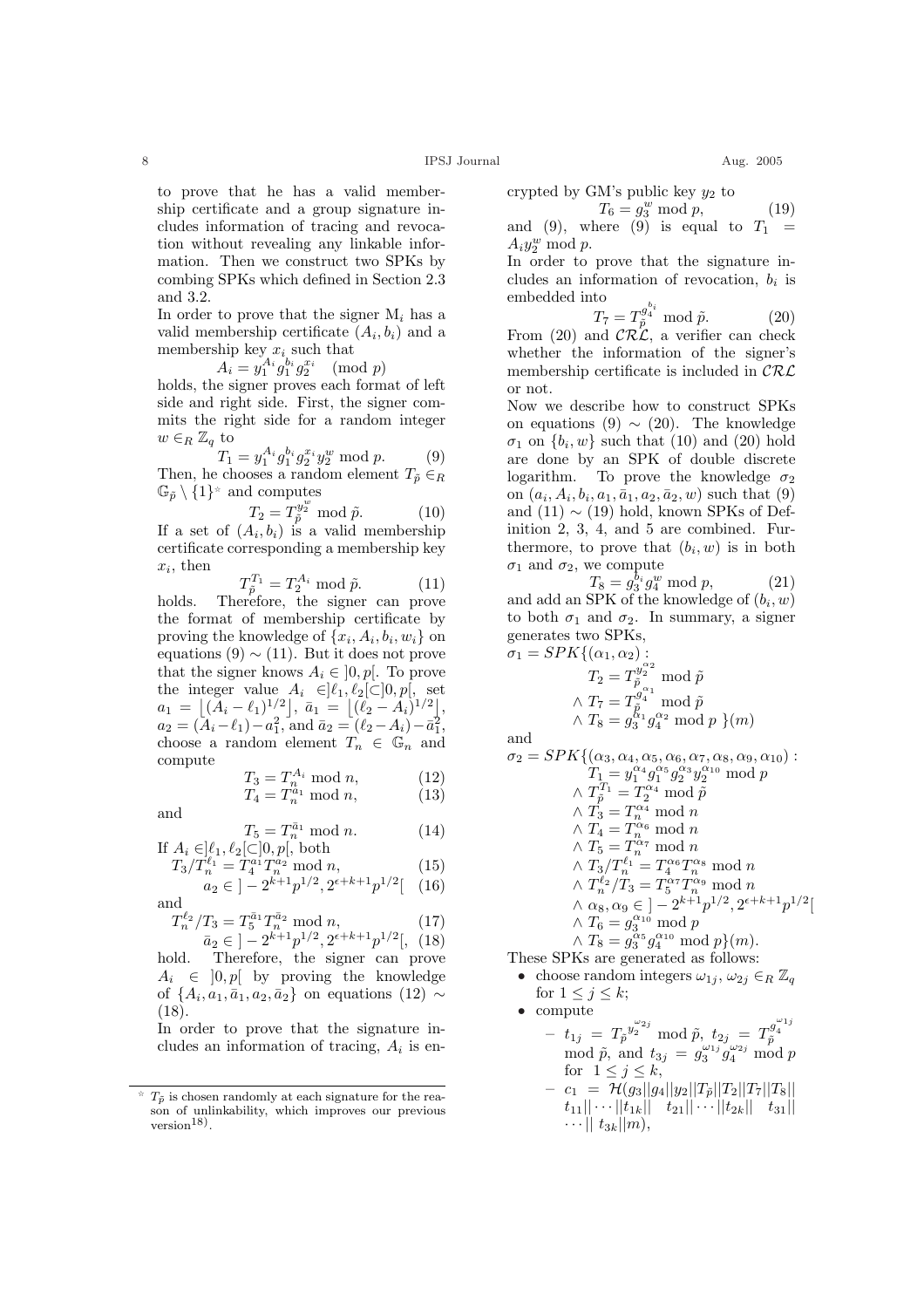$- s_{1j} = \omega_{1j} - c_1[j]b_i \text{ mod } q \text{ and } s_{2j} =$  $\omega_{1j} - c_1[j]w \mod q$  for  $1 \leq j \leq k$ ;

- choose  $\omega_3, \omega_5, \omega_{10} \in_R \mathbb{Z}_q$ ,  $\omega_4 \in_R$  $]0, 2^{\epsilon+k}p[,\ \omega_6, \omega_7 \in_R]0, 2^{\epsilon+k}p^{1/2}[,\text{ and}$  $\omega_8, \omega_9 \in_R ]0, 2^{\epsilon+k+1}p^{1/2}$ ; and
- compute

 $- t_4 = y_1^{\omega_4} g_1^{\omega_5} g_2^{\omega_3} y_2^{\omega_{10}} \bmod p, t_5 =$  $T_2^{\omega_4} \bmod \tilde{p}$ ,  $t_6 = T_n^{\omega_4} \bmod n$ ,  $t_7 = T_n^{\omega_6} \bmod n$ ,  $t_8 = T_n^{\omega_7} \bmod n$  $n, t_9 = T_4^{\omega_6} T_n^{\omega_8} \text{ mod } n, t_{10} =$  $T_5^{\omega_7} T_n^{\omega_9} \mod n$ ,  $t_{11} = g_3^{\omega_{10}} \mod p$ , and  $t_{12} = g_3^{\omega_5} g_4^{\omega_{10}} \mod p$ ,

- $-c_2 = \mathcal{H}(g_1||g_2||g_3||g_4||y_1||y_2||T_{\tilde{p}}||T_n||$  $T_1||T_2||T_3||T_4||T_5||T_6||T_8||t_4||t_5||t_6||$  $t_7||t_8||t_9||t_{10}||t_{11}||t_{12}||m$
- $s_3 = \omega_3 c_2 x_i \mod q, \ \ s_4 = \omega_4$  $c_2 A_i$  in  $\mathbb{Z}$   $s_5 = \omega_5 - c_2 b_i \bmod q$ ,  $s_6 = \omega_6 - c_2 a_1$  in  $\mathbb{Z}, s_7 = \omega_7$  $c_2\bar{a}_1$  in  $\mathbb{Z}$ ,  $s_8 = \omega_8 - c_2a_2$  in  $\mathbb{Z}$ ,  $s_9 = \omega_9 - c_2 \bar{a}_2$  in  $\mathbb{Z}$ , and  $s_{10} =$  $\omega_{10}$  –  $c_2w$  mod q.

A group signature is  $\sigma = \{T_{\tilde{p}}, T_n, T_1, T_2, T_3,$  $T_4, T_5, T_6, T_7, T_8, \sigma_1 = (c_1, s_{11}, \cdots, s_{1k}, s_{21},$  $\cdots$ ,  $s_{2k}$ ,  $\sigma_2 = (c_2, s_3, s_4, s_5, s_6, s_7, s_8, s_9,$  $s_{10})\}.$ 

- **Verify** If both  $\sigma_1$  and  $\sigma_2$  are valid, and  $T_{\tilde{p}}^{V_j} \neq$  $T_7 \mod \tilde{p}$  for  $\forall V_j \in \mathcal{CRL}$ , then accept the group signature otherwise reject the group signature.
- Tracing In case of dispute, GM decrypts  $A_i = T_1/T_6^{\text{tcm}} \mod p$ , and identify the signer  $M_i$  from  $A_i$  by using the member list ML.

In our scheme, in order to realize the features of anonymity and unlinkability, GM has to keep  $\mathcal{ML}$  secretly and sends a membership certificate to a group member through a secure cannel. This assumption is required in 4) and 2). To reduce the features of anonymity and unlinkability to GM, GM may be separated to two managers, the group manager and the escrow manager by applying techniques of multiparty computation to generate a membership certificate.

#### 5. Security consideration

We use two different signature schemes in our group signature scheme. One is the modified NR-signature scheme that generates the membership certificate, and the other is SPK that generates the group signature. In this section, we consider the security of a membership certificate and the group signature.

## 5.1 Security proof on the membership certificate

The security of the membership certificate in our scheme is based on the difficulty of MDLP. We show the membership certificate is secure against any probabilistic polynomial-time adversaries.

Let us define one more security assumption. For the security parameter  $k$ ,  $k$ -bit prime  $q$ , prime p with  $q|(p-1)$ , and  $h_1, h_2, h_3 \in \mathbb{Z}_p$ with order  $q$ , a set of solutions of Problem 2 is denoted as

 $\mathcal{X}(\mathbb{Z}_p, h_1, h_2, h_3) = \{(x_1, x_2, x_3) \in \mathbb{Z}_p \times \mathbb{Z}_q \times \mathbb{Z}_q$  $\hat{y}_1 = h_1^{x_1} h_2^{x_2} h_3^{x_3} \pmod{p}$ 

where the discrete logarithms of  $h_1$ ,  $h_2$ , and  $h_3$ based on each other element is not known.

Problem 3 [Modified-MDLP] Given  $\mathbb{Z}_p$ ,  $h_1, h_2, \text{ and } h_3 \in \mathbb{Z}_p \text{ such that the discrete loga-}$ rithm based on each other element is not known and any subset  $X \subset \mathcal{X}(\mathbb{Z}_p, h_1, h_2, h_3)$  with the polynomial order |X|, find a pair  $(x_1, x_2, x_3) \in$  $\mathbb{Z}_p\times\mathbb{Z}_q\times\mathbb{Z}_q$  such that  $x_1=h_1^{x_1}h_2^{x_2}h_3^{x_3} \pmod{p}$ and  $(x_1, x_2, x_3) \notin X$ .

Assumption 3 [Modified-MDLP Assumption] The probability that Problem 3 is solved by a probabilistic polynomial-time algorithm is negligible small.

Remark The relationship among DLP, MDLP, and the modified MDLP is left as an open question. Compared with the original DLP of x for  $y = g^x$ , MDLP takes away any mathematical relation such as homomorphism from  $(x_1, x_2, x_3)$  by putting a parameter  $x_1$  on both  $\mathbb{Z}_p$  and  $\mathbb{Z}_q$ . Therefore we believe that to solve modified-MDLP is not easy. We may note that there exists the modified version for strong- $RSA<sup>9</sup>$  and that the similar assumption is used  $in^2$ ).

More formally, the following experiment is executed with algorithm A.

Break-Modified-MDLP $(A, k, q, p, h_1, h_2, h_3)$ Choose a polynomial-order subset  $X \subset \mathcal{X}(\mathbb{Z}_p, h_1, h_2, h_3)$ .  $(x_1, x_2, x_3) \leftarrow A^X(k, q, p, h_1, h_2, h_3).$ If  $(x_1, x_2, x_3) \in \mathbb{Z}_p \times \mathbb{Z}_q \times \mathbb{Z}_q$ ,  $x_1 = h_1^{h_1} h_2^{x_2} h_3^{x_3} \pmod{p}$ , and  $(x_1, x_2, x_3) \notin X$ then return 1, else return 0.

The Modified-MDLP assumption is that the maximum success probability of Break-Modified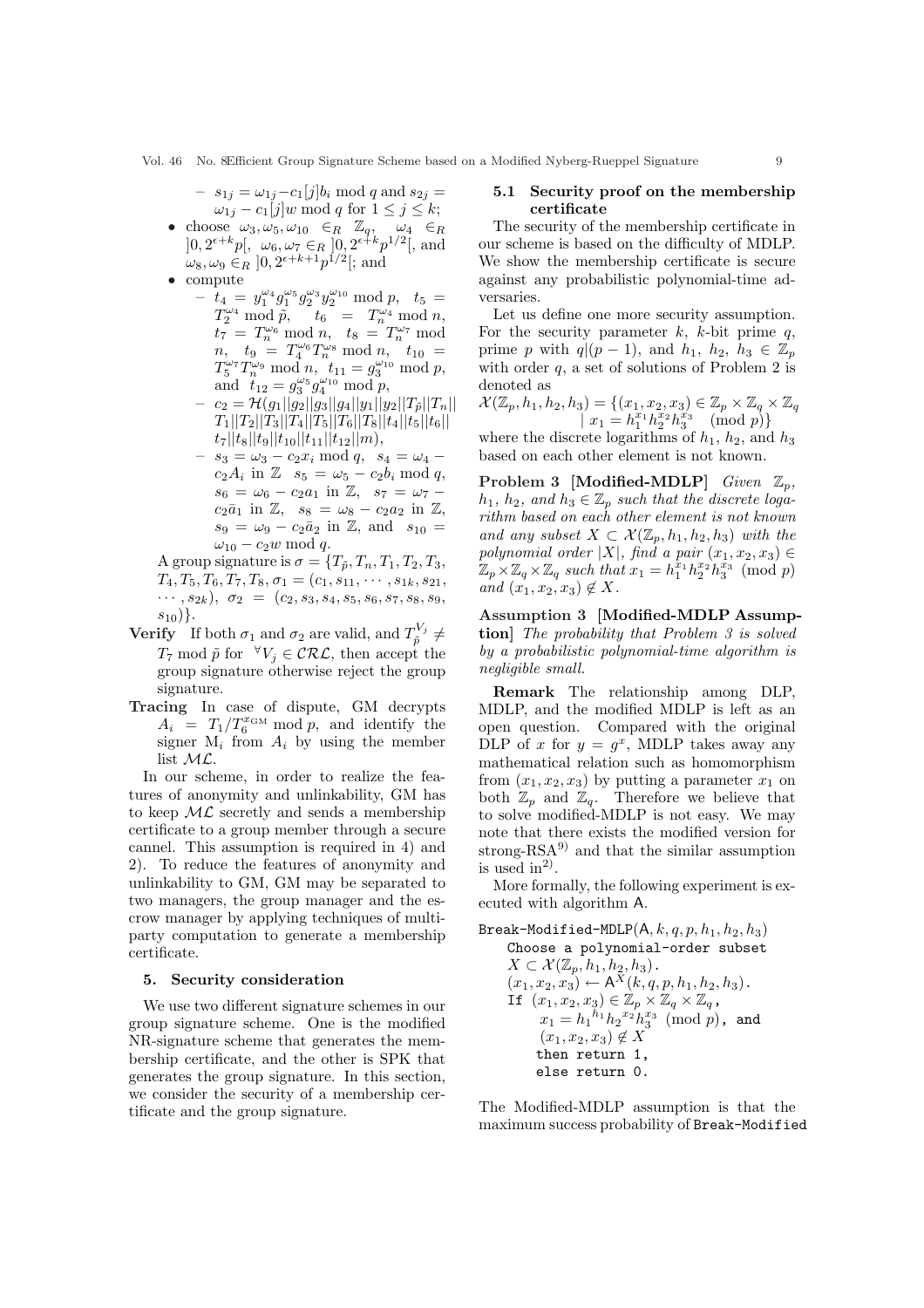By using Assumption 3, we can formalize the security of the membership certificate as follows. Let us define A be a probabilistic polynomial-time oracle Turing machine, which gets input  $Y$  and runs with a *membership cer*tificate oracle  $O_C(\mathcal{Y}, \mathcal{S}, \cdot)$ , which on input  $z \in$  $\mathbb{Z}_p x$  outputs a membership certificate  $(A, b)$ . The adversary A may query the oracle adaptively. Eventually, adversary outputs a new membership certificate  $(A', b')$  for a public key  $z'$  and the corresponding membership key  $x'$ . The adversary wins if  $z'$  was not queried and  $A' = y_1^{A'} g_1^{b'} z' \pmod{p}$ . More formally, the following experiment is executed with the algorithm A.

$$
\begin{array}{ll}\text{Adversary (A, }k) & \\ \text{Set } (\mathcal{S}, \mathcal{Y}) \leftarrow \text{Setup}(k) & \\ \text{Set } (A', b', z', x') \leftarrow \mathsf{A^{O_C}}(k, \mathcal{Y}) & \\ \text{If } A' \neq y_1^{A'} g_1^{b'} z' \pmod{p}, & \\ (A', b', z', x') \in \mathbb{Z}_p \times Z_q \times Z_p \times \mathbb{Z}_q, \text{ or } \\ z' \text{ was queried to } \mathsf{O_C}, & \\ \text{then return "adversary failed",} & \\ \text{else return "adversary succeeded".} & \end{array}
$$

From the above discussion, the security of our certificate is proved as follows.

Theorem 1 Let A be a probabilistic polynomialtime adversary of time complexity  $\tau$  with at most Q queries to an oracle  $O<sub>C</sub>$ . If the adversary successfully forges a new certificate, then there exists an adversary B performing an attack against the Modified-MDLP with at least the same advantage. Furthermore the time complexity of  $B$  is at most  $\tau$ .

### 5.2 Security proof on the group signature

We show the security of the group signature.

Theorem 2 The interactive protocol underlying the group signature scheme is a honestverifier statistical zero-knowledge proof of knowledge of a membership certificate and corresponding membership key. Furthermore, it proves that the a pair  $(T_1, T_6)$  encrypts the membership certificate under the group manager's public key  $y_2$ .

Proof : The proof that the statistical zeroknowledge part is quite standard. We restrict our attention to the proof of knowledge part.  $\alpha_6$ ,  $\alpha_7$ ,  $\alpha_8$ ,  $\alpha_9$  and  $\alpha_{10}$  such that  $T_1 = y_1^{\alpha_4} g_1^{\alpha_5} g_2^{\alpha_3} y_2^{\alpha_{10}} \text{ mod } p$  (22)  $T_2 = T_{\tilde{p}}^{y_2^{2\tilde{2}}} \mod \tilde{p}$ (23)  $T_3 = T_n^{\alpha_4} \text{ mod } n$  (24)  $T_4 = T_n^{\alpha_6} \text{ mod } n$  (25)  $T_5 = T_n^{\alpha_7} \text{ mod } n$  (26)  $T_6 = g_{3}^{\alpha_{10}} \mod p$  (27)

$$
T_7 = T_{\tilde{p}}^{g_{41}} \mod \tilde{p}
$$
  
\n
$$
T_8 = g_3^{\alpha_1} g_4^{\alpha_2} = g_3^{\alpha_5} g_4^{\alpha_{10}} \mod p
$$
 (29)  
\n
$$
T_{\tilde{p}}^{T_1} = T_2^{\alpha_4} \mod \tilde{p}
$$
 (30)

$$
T_{\tilde{p}}^{T_1} = T_2^{\alpha_4} \mod \tilde{p}
$$
 (30)  

$$
T_3/T_n^{\ell_1} = T_4^{\alpha_6} T_n^{\alpha_8} \mod n
$$
 (31)

$$
T_n^{\ell_2}/T_3 = T_5^{\alpha \tau} T_n^{\alpha_9} \mod n \tag{32}
$$

$$
\alpha_8 \in \left] -2^{k+1} \ell_2^{1/2}, 2^{\epsilon+k+1} \ell_2^{1/2} \right[ \qquad (33)
$$
  
\n
$$
\alpha_9 \in \left] -2^{k+1} \ell_2^{1/2}, 2^{\epsilon+k+1} \ell_2^{1/2} \right[ \qquad (34)
$$

hold, in which  $\alpha_1 \equiv \alpha_5 \pmod{q}$  and  $\alpha_2 \equiv \alpha_{10}$  $(mod q)$  hold from equation (29). Thus, equations (23) and (28) represent

$$
T_2 = T_{\tilde{p}}^{\frac{\alpha_{\alpha_{10}}}{2}} \text{ mod } \tilde{p},\tag{35}
$$

and

$$
T_7 = T_{\tilde{p}}^{g_4^{\alpha_5}} \mod \tilde{p}.
$$
  
ations (22) and (35), we can rewrite

From equa equation  $(30)$  as<br> $\pi y_1^{\alpha_4} g_1^{\alpha_5} g_2^{\alpha_3} y_2^{\alpha_{10}}$  $\alpha_{10}$ 

$$
T_{\tilde{p}}^{y_1^{a_4}g_1^{a_5}g_2^{a_3}y_2^{a_{10}}} = (T_{\tilde{p}}^{y_2^{a_1}})^{\alpha_4} \pmod{\tilde{p}}
$$
  
\n
$$
\Leftrightarrow \quad y_1^{\alpha_4}g_1^{\alpha_5}g_2^{\alpha_3}y_2^{\alpha_{10}} \equiv y_2^{\alpha_{10}}\alpha_4 \pmod{p}
$$
  
\n
$$
\Leftrightarrow \quad y_1^{\alpha_4}g_1^{\alpha_5}g_2^{\alpha_3} \equiv \alpha_4 \pmod{p}.
$$
 (37)

⇔ y Thus, a set of  $(\alpha_4, \alpha_5)$  is coincident with the valid membership certificate and  $\alpha_3$  is a corresponding membership key. From equations  $(24)$ ,  $(25)$  and  $(26)$ , equations  $(31)$  and  $(32)$  represent

 $T_n^{\alpha_4-\ell_1} = T_n^{\alpha_6^2+\alpha_8} \mod n$ 

and

 $T_n^{\ell_2-\alpha_4} = T_n^{\alpha_7^2+\alpha_9} \mod n.$ Therefore, we get

and

$$
\ell_2 - \alpha_4 = \alpha_7^2 + \alpha_9 \quad (\text{in } \mathbb{Z})
$$

 $\alpha_4 - \ell_1 = \alpha_6^2 + \alpha_8 \quad ($ in Z),

without knowledge of order  $\mathbb{G}_n$ . From  $\alpha_6, \alpha_7 \in$ Z, we get that  $\alpha_6^2 \geq 0$  and  $\alpha_7^2 \geq 0$ , and that  $\alpha_8$  and  $\alpha_8$  satisfy (33) and (34), respectively. Thus, the lower bound of  $\alpha_4 - \ell_1$  or  $\ell_2 - \alpha_4$  is  $-2^{k+1}p^{1/2} < \alpha_4 - \ell_1,$ 

and

$$
-2^{k+1}p^{1/2} < \ell_2 - \alpha_1,
$$

respectively, and  $0 = \ell_1 - 2^{k+1}p^{1/2} < \alpha_4 < \ell_2 + 2^{k+1}p^{1/2} = p.$ That is,  $\alpha_4 \in [0, p]$ . Therefore, the group signature is a honest-verifier statistical zeroknowledge proof of knowledge of a membership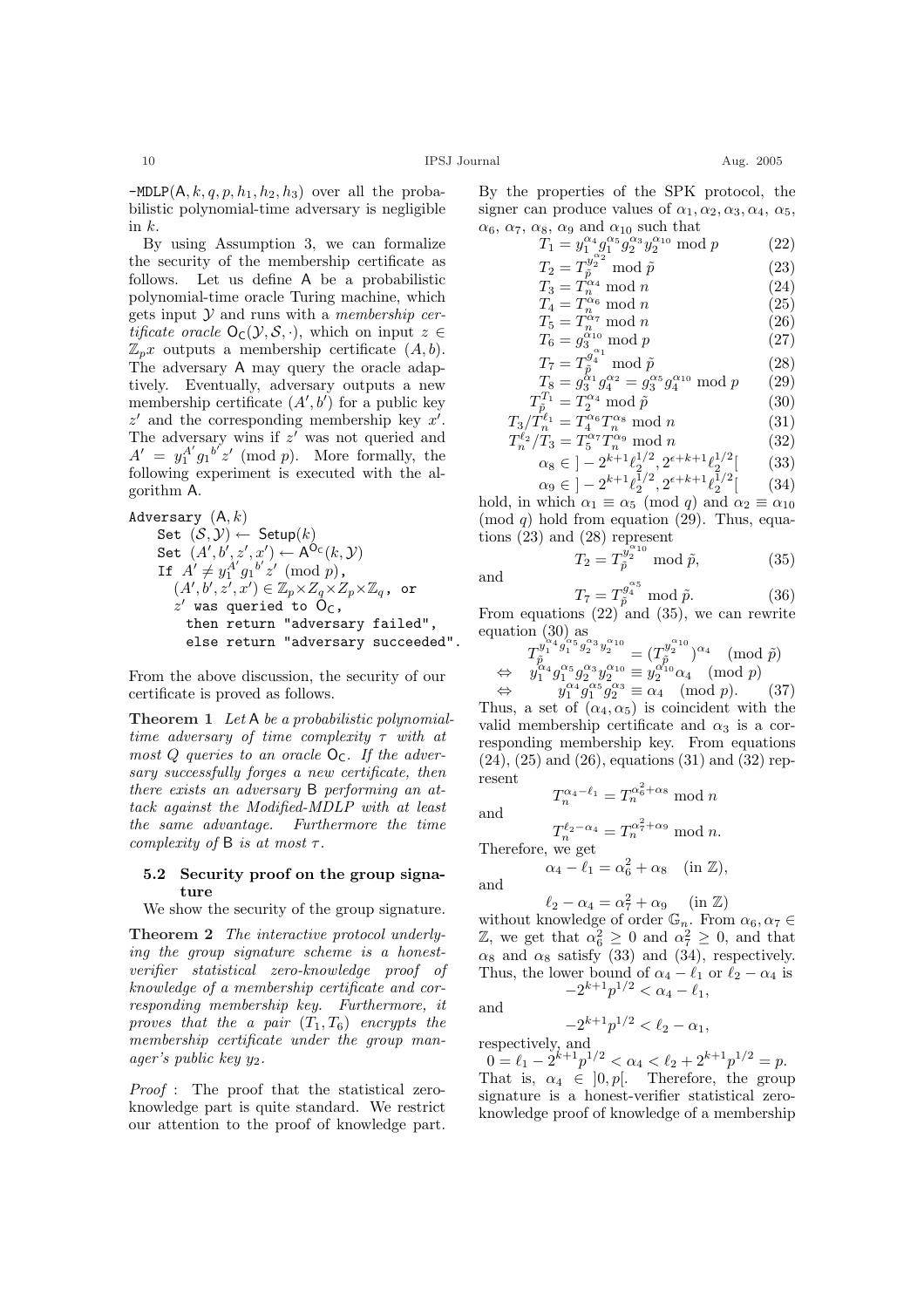certificate and corresponding membership key. On the other hand, from equation (37), equation (22) represents

$$
T_1 = \alpha_4 y_2^{\alpha_{10}} \pmod{p},
$$

 $I_1 = \alpha_4 y_2$  (mod p),<br>and thus, a pair of  $(T_1, T_6)$  is an encryption of  $\alpha_4$  by the group manager's public key  $y_2$ .  $\Box$ 

## 6. Analysis of our scheme

## 6.1 Features

Here we show that our scheme satisfies all features necessary for group signatures.

- Unforgeability : From the proof of Theorem 2, a set of  $(T_{\tilde{p}}, T_n, T_1, T_2, T_3, T_4, T_5, T_6, T_7, T_8)$ is an unconditional binding commitment to a valid membership certificate  $(A_i, b_i)$ and corresponding membership key  $x_i$ . Under the Assumption 3, it is infeasible to find a certificate  $(A_i, b_i)$  corresponding a membership key  $x_i$  without knowledge of the group manager's secret key. Therefore, only group members who obtain valid membership certificate by an execution of the registration protocol with the group manager are able to generate a signature on a message;
- Exculpability : GM knows a member's membership certificate, but he cannot get any information about the corresponding membership key  $x_i$ . Hence, even if GM colludes with some group members, they cannot sign on behalf of  $M_i$ .
- Anonymity : Assuming that the function  $\mathcal H$ is a random function, the SPKs of  $\sigma_1$  and  $\sigma_2$  do not leak any information since they are based on the honest-verifier statistical zero-knowledge. However, an attacker who has a member list  $\mathcal{ML} = \{ (ID_i, A_i, b_i) \},\$ he can decide whether a group member with certificate  $(A_i, b_i)$  generated, by checking  $T_{\tilde{p}}^{T_1} \stackrel{?}{=} T_2^{A_i} \pmod{\tilde{p}}, \; T_3 \stackrel{?}{=} T_n^{A_i} \pmod{n},$ or  $T_7 \stackrel{?}{=} T_{\tilde{p}}^{g_4^{b_i}} \pmod{\tilde{p}}$ . Therefore, GM

shall keep  $\mathcal{ML}$  secretly.

- Traceability : When the signature is valid,  $(T_1, T_6)$  is coincident with the encryption of the membership certificate  $A_i$ , which can be uniquely recovered by GM. Therefore, a member can be traced in case of dispute. On the other hand, in order to impersonate another signer with  $(A'_i, b'_i)$ , they must forge the membership certificate  $(A'_i, b'_i)$ . Under the Assumption 3, it is infeasible.
- Unlinkability : Let  $\{T_{\tilde{p}}, T_n, T_1, T_2, T_3, T_4, T_5,$  $T_6, T_7, T_8, \sigma_1, \sigma_2$  is valid signature.  $\{T_{\tilde{p}},$

 $T_n, T_2, T_6$  does not include  $x_i$ ,  $A_i$ , or  $b_i$ , but  ${T_1, T_3, T_4, T_5, T_7, T_8}$  uses  $x_i$ ,  $A_i$  or  $b_i$  which may cause linkable information.  $(T_3, T_4, T_5, T_7)$  use random bases  $T_{\tilde{p}}$  or  $T_n$ , then an attacker has to solve the Decisional Diffie-Hellman(DDH) problem<sup>13)</sup> to derive linkable information.  $T_1$  includes a random value  $y_2^w$  which can be cancelled to  $T_2^{T_1^{-1}} = T_{\tilde{p}}^{A_i} \pmod{\tilde{p}}$ . Therefore, an attacker has to solve the DDH problem to derive linkable information. Finally,  $T_8$  also includes a random value  $g_4^w$ , which cannot cancelled by using any commitments. Thus, the group signatures are unlinkable if it is difficult to solve the DDH problem.

- Revocability : Each group signature must prove the knowledge of  $b_i$  with  $T_7$  =  $T_{\tilde{p}}^{a_4^{b_4}}$  mod  $\tilde{p}$ , where GM publishes revoked member's membership certificate as  $V =$  $g_4^b \mod \tilde{p}$ . Therefore, if a signer is a revoked member (i.e.,  $b_i = b$ ), then  $T_{\tilde{p}}^V = T_7 \text{ mod } \tilde{p}$ for some V holds. The verifier can check the equation and judge whether the signer has been revoked or not. In order to forge the group signature that passes verification, a revoked member must substitute another  $b'$  for a part of membership certificate b, but it is impossible under Assumption 3. We can say that a revoked member cannot generate a valid group signature.
- Anonymity after revocation : A CRL including information of revoked members' certificate, however do not leak any information of group member. Therefore nobody can identify a group member who generated a signature on a message even after a group member was revoked.
- Unlinkability after revocation : In order to decide whether or not two signatures  $\sigma$  and  $\sigma'$  from different CRLs  $\mathcal{CRL}$  and  $\mathcal{CRL}'$ were generated by the same member  $M_i$ whom information of certificate is including  $\mathcal{CRL}'$ , we need to decide whether or not  $\log_{g_4}(\log_{T_{\tilde{p}}} T_7) = \log_{g'_4} V'_j$  holds. However, this is impossible under the DDH assump- $\text{tion}^{13}$ , and hence group signatures are unlinkable even after a group member was revoked.

## 6.2 Efficiency

We compare our scheme with 4) which uses unknown-order group to issue a membership certificate and 2) which uses known-order group to issue a membership certificate. Our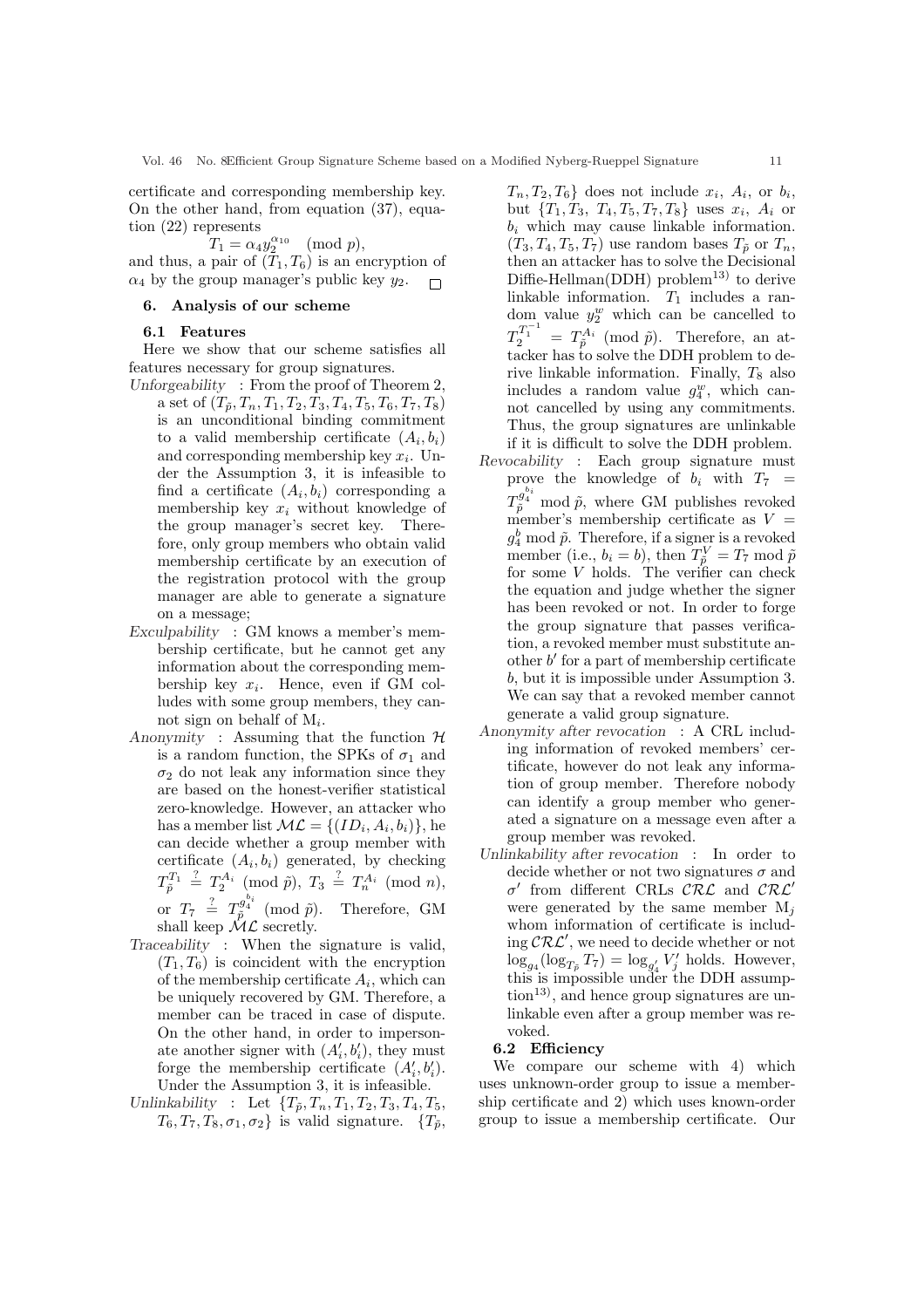scheme and 4) have a CRL-based revocation scheme, but 2) does not have any revocation scheme. Then we apply the CRL-based revocation scheme<sup>4)</sup> to 2).

Let  $k = 160, \epsilon = 150, q, p, \text{or}, \tilde{p} = 2p + 1$  be primes with 160bit, 1200bit, or 1201bit, respectively, and n be an RSA modulus with 1200bit. Here M denotes the computational work of a multiplication over a 1200-bit modulus and  $u$ denotes the number of revoked members. We assume the binary method or the extended binary method to compute the exponentiation or multiple exponentiations<sup>15)</sup>, respectively.

Table 1 is a comparison of our scheme, an RSA signature based group signature scheme with a CRL-based revocation scheme<sup>4)</sup> and another NR-signature based group signature<sup>2)</sup> combined with CRL-based revocation<sup>4)</sup>. It shows our scheme reduces both of sign and verification work by about 1/3, and signature size by about less than 1/10 of 4), maintaining the same security level. Furthermore, our scheme is slightly more efficient than  $2+4$ ) while both use the same membership certificate based on modified NR-signature.

Table 2 is a comparison of our scheme and public-key-registration type group signature scheme with revocation<sup>6)</sup>, which do not use SPK of double discrete logarithms, which is required in our scheme. A CRL-based revocation needs SPK of double discrete logarithm. As a result, 6) is more efficient on the computational work for a small group. However, its group public key, signature size, and computational work depend on the number of group members, and thus public-key-registration type group signature schemes are less efficient than our scheme for a group of more than 200 members.

|                  |                        | Work                            |
|------------------|------------------------|---------------------------------|
|                  | Sign                   | Verification                    |
|                  | $2020.3 \times 10^3$ M | $(2031.3 + 1.8u) \times 10^3$ M |
| $2)+4)$          | $761.0 \times 10^3$ M  | $(768.7 + 1.8u) \times 10^3$ M  |
| O <sub>urs</sub> | $710.5 \times 10^3$ M  | $(706.0 + 1.8u) \times 10^3$ M  |

The number of revoked members denoted by  $u$ .

|              | Signature Size |
|--------------|----------------|
|              | $101.6KB$ vte  |
| $2^{\prime}$ | 10.5 KByte     |
| Ours         | $8.3$ KByte    |

Table 1 Comparison among certificate-based type group signature schemes

|                                              | Signature Size   |  |
|----------------------------------------------|------------------|--|
|                                              | $340 + 40v$ Byte |  |
| Ours                                         | 8.3 KByte        |  |
| The number of group members denoted by $v$ . |                  |  |

Table 2 Comparison of our scheme with public-keyregistration type group signature scheme

#### 7. Conclusion

We have proposed the efficient group signature based on the modified NR-signature which has CRL-based revocation and uses an improved SPK that proves the knowledge of discrete logarithm in an interval. Our membership certificate based on the modified NRsignature makes the signature size and computational work of signature generation and verification efficient since they can be computed on known-order group. On the other hand an improved SPK uses unknown-order group but reduces the signature size by well combining SPKs of knowledge of representations and a discrete logarithm lies in an interval. Our scheme proves the possession of a valid (non-revoked) membership certificate at one time, and thus, it is more efficient than another group signature scheme based on NR-signature combined with a CRL-based revocation.

Our scheme uses the proof of knowledge involving double discrete logarithm in the same way as previous group signatures, which requires many computational work. Furthermore our scheme uses a membership certificate based on a special assumption of MDLP. Developing a membership certificate based on standard assumptions is a challenging open problem. Another interesting open question is to find the relationship among the MDLP and DLP.

## Acknowledgement

This study was financially supported by the 21st century COE program "Scientic Knowledge Creation Based on Knowledge Science", Japan Advanced Institute of Science and Technology.

#### References

1) G. Ateniese, J. Camenisch, M. Joye, and G. Tsudik. A practical and provably secure coalition-resistant group signature scheme. Advances in Cryptology-Proceedings of CRYPTO 2000, Vol. 1880 of Lecture Notes in Computer Science, pp. 255–270, 2000.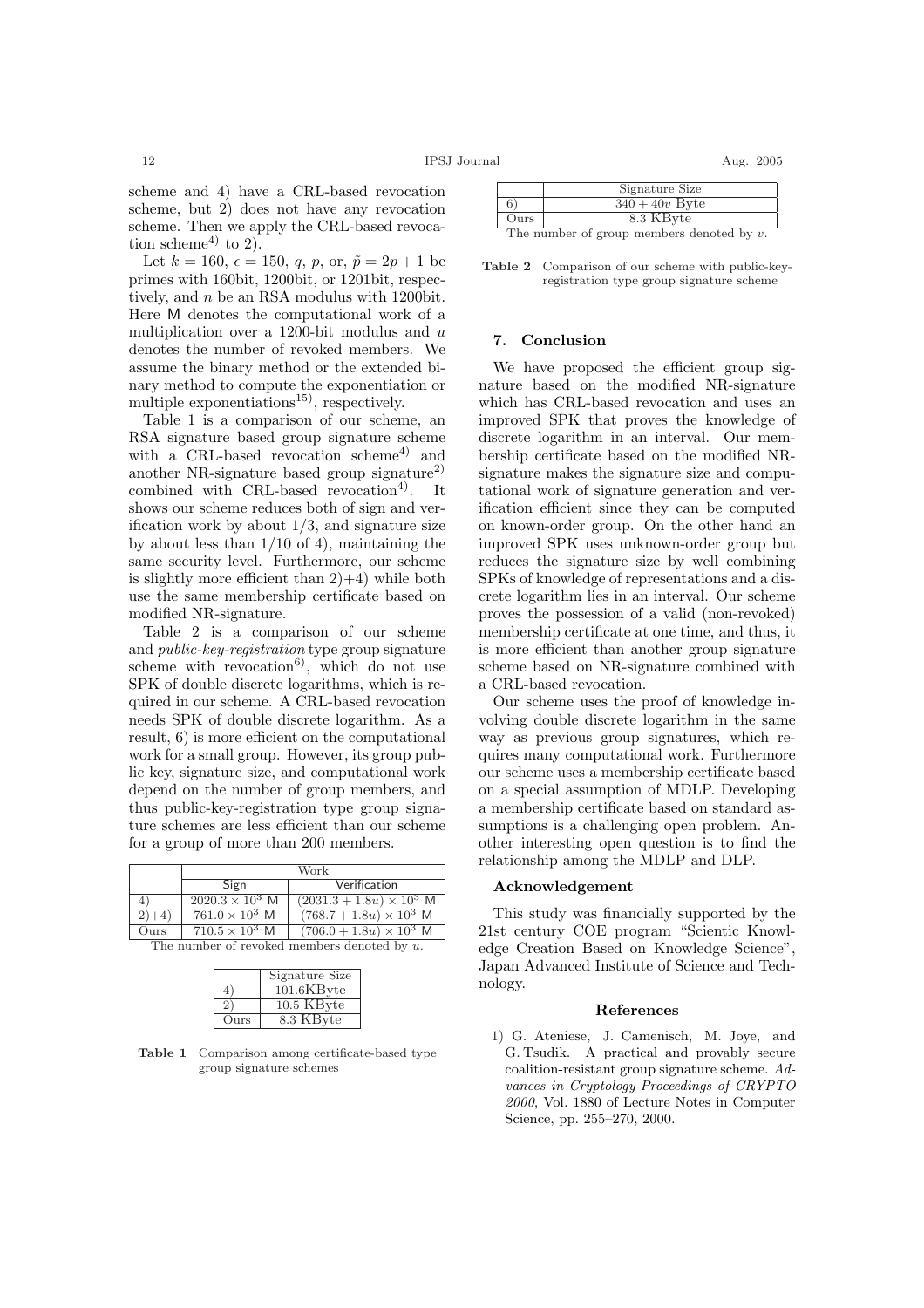- 2) G. Ateniese and B. de Medeiros. Efficient group signatures without trapdoors. Advances in Cryptology-Proceedings of ASI-ACRYPT2003, (preliminary version in Technical Report 2002/173 on Nov. 12 2002, International Association for Cryptologic Research (IACR) ), Vol. 2894 of Lecture Notes in Computer Science, pp. 246–268, 2003.
- 3) G. Ateniese and B. de Medeiros. Security of a nyberg-rueppel signature variant. Technical Report 2004/093, International Association for Cryptologic Research (IACR), 2004. http://eprint.iacr.org/2004/093/.
- 4) G.Ateniese and G.Tsudik. Quasi-efficient revocation of group signatures. In the proceeding of Financial Cryptography 2002, 2002.
- 5) E.Bresson and J.Stern. Group signatures with efficient revocation. In proceeding of PKC2001, Vol. 1992 of Lecture Notes in Computer Science, pp. 190–206, 2001.
- 6) J.Camenisch. Efficient and generalized group signature. Advances in Cryptology-Proceedings of EUROCRYPT'97, Vol. 1233 of Lecture Notes in Computer Science, pp. 465–479, 1997.
- 7) J.Camenisch. Group signature schemes and payment systems based on the discrete logarithm problem. PhD thesis, vol. 2 of ETH-Series in Information Security an Cryptography, Hartung-Gorre Verlag, Konstanz, 1998. ISBN 3-89649-286-1.
- 8) J. Camenisch and A. Lysyanskaya. Dynamic accumulators and application to efficient revocation of anonymous credentials. Advances in Cryptology-Proceedings of CRYPTO2002, Vol. 2442 of Lecture Notes in Computer Science, pp. 61–76, 2002.
- 9) J.Camenisch and M.Michels. A group signature scheme based on an RSA-variant. (preliminary version in Advances in Cryptology - ASI-ACRYPT'98). Tech. Rep., RS-98-27, BRICS, 1998.
- 10) J. Camenisch and M. Michels. Separability and efficiency for generic group signature scheme. Advances in Cryptology-Proceedings of CRYPT'99, Vol. 1666 of Lecture Notes in Computer Science, pp. 413–430, 1999.
- 11) J.Camenisch and M.Stadler. Efficient group signature schemes for large group. Advances in Cryptology-Proceedings of CRYPTO'97, Vol. 1296 of Lecture Notes in Computer Science, pp. 410–424, 1997.
- 12) D.Chaum and E.van Heyst. Group signatures. Advances in Cryptology-Proceedings of EURO-CRYPT'91, Vol. 547 of Lecture Notes in Computer Science, pp. 257–265, 1991.
- 13) W.Diffie and M.E. Hellman. New directions in cryptography. IEEE Transaction on Infor-

mation Theory IT-22, pp. 664–654, 1976.

- 14) E.Fujisaki and T.Okamoto. Statistical zero knowledge protocols to prove modular polynomial relations. Advances in Cryptology-Proceedings of CRYPTO'97, Vol. 1297 of Lecture Notes in Computer Science, pp. 16–30, 1997.
- 15) D.E. Knuth. The Art of Computer Programming. Addison-Wesley Publishing Co.,, 1981.
- 16) A.Miyaji and K.Umeda. A group signature scheme based on nyberg-rueppel signatures. IEICE Japan Tech. Rep., ISEC2003-30(2003- 07), pp. 327–332, 2003.
- 17) A.Miyaji and K.Umeda. A privacy-enhanced efficient group signature scheme. Proceedings of SCIS2003, pp. 1–8, 2003.
- 18) A.Miyaji and K. Umeda. A fully-functional group signature scheme over only known-order group. Applied Cryptography and Network Security-Proceedings of ACNS2004, Vol. 3089 of Lecture Notes in Computer Science, pp. 164– 179, 2004.
- 19) K.Nyberg and R.A. Rueppel. Message recovery for signature scheme based on the discrete logarithm problem. Advances in Cryptology-Proceedings of EUROCRYPT'94, pp. 182-193, 1994.
- 20) C.P. Schnorr. Efficient signature generation for smart cards. Journal of Cryptology, Vol. 4(3), pp. 239–252, 1991.
- 21) D.Song. Practical forward-secure group signature schemes. In proceeding of 2001 ACM Symposium on Computer and Communication Security, 2001.
- 22) M.Stadker. Publicly verifiable secret sharing. Advances in Cryptology-Proceedings of EURO-CRYPT'96, Vol. 1070 of Lecture Notes in Computer Science, pp. 191–199, 1996.

(Received November 26, 2004) (Accepted June 10, 2005)